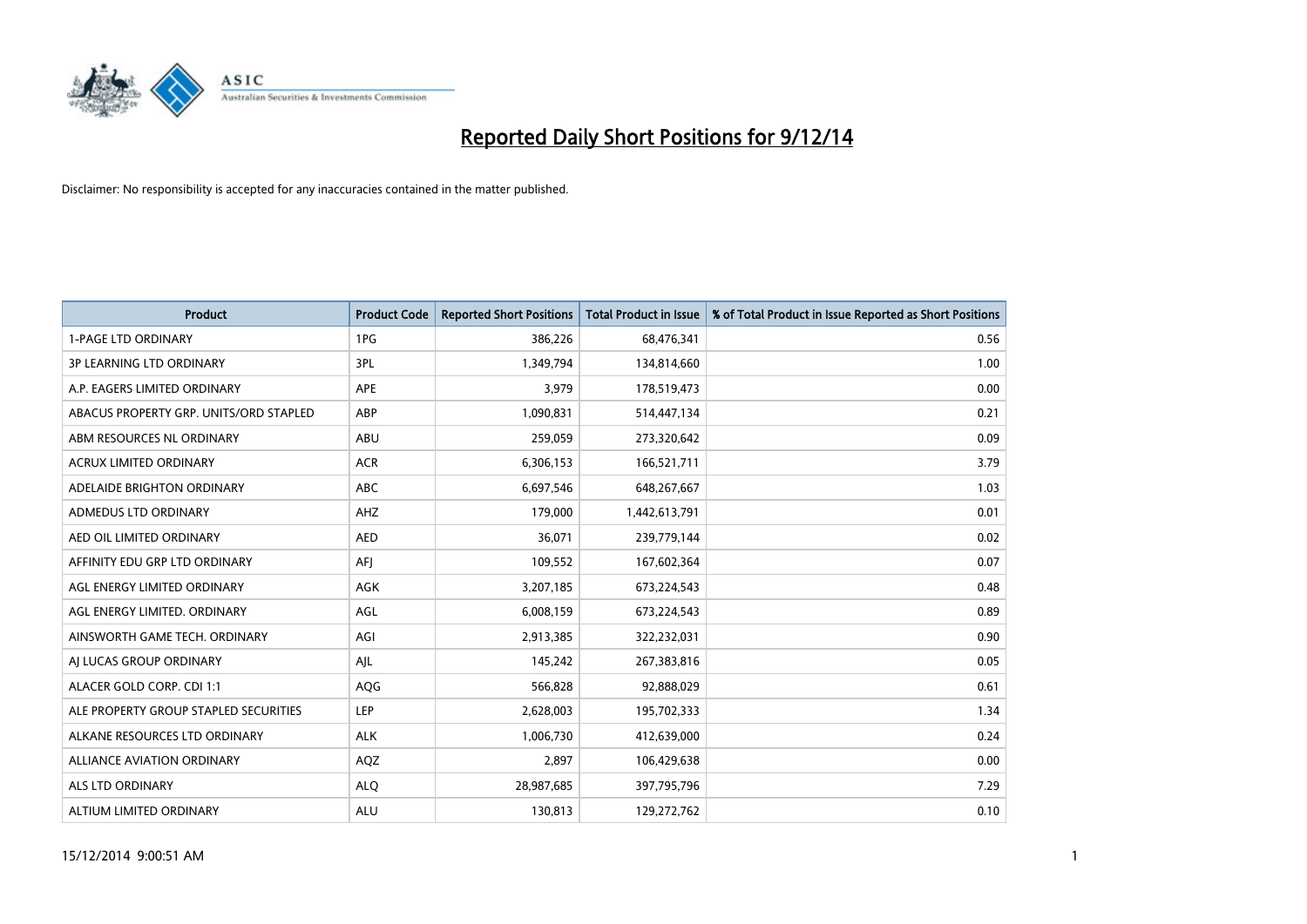

| <b>Product</b>                          | <b>Product Code</b> | <b>Reported Short Positions</b> | <b>Total Product in Issue</b> | % of Total Product in Issue Reported as Short Positions |
|-----------------------------------------|---------------------|---------------------------------|-------------------------------|---------------------------------------------------------|
| ALUMINA LIMITED ORDINARY                | <b>AWC</b>          | 27,907,344                      | 2,806,225,615                 | 0.99                                                    |
| AMALGAMATED HOLDINGS ORDINARY           | <b>AHD</b>          | 374                             | 157,911,826                   | 0.00                                                    |
| AMCOM TELECOMM. ORDINARY                | AMM                 | 3,799,302                       | 266,399,148                   | 1.43                                                    |
| AMCOR LIMITED ORDINARY                  | AMC                 | 11,151,676                      | 1,206,684,923                 | 0.92                                                    |
| AMP LIMITED ORDINARY                    | AMP                 | 12,220,499                      | 2,957,737,964                 | 0.41                                                    |
| ANSELL LIMITED ORDINARY                 | <b>ANN</b>          | 5,223,918                       | 153,139,924                   | 3.41                                                    |
| ANTARES ENERGY LTD ORDINARY             | AZZ                 | 992,424                         | 255,000,000                   | 0.39                                                    |
| ANZ BANKING GRP LTD ORDINARY            | ANZ                 | 17,721,105                      | 2,756,627,771                 | 0.64                                                    |
| APA GROUP STAPLED SECURITIES            | <b>APA</b>          | 13,540,986                      | 835,750,807                   | 1.62                                                    |
| APN NEWS & MEDIA ORDINARY               | <b>APN</b>          | 1,623,938                       | 1,029,041,356                 | 0.16                                                    |
| AQUARIUS PLATINUM. ORDINARY             | AQP                 | 2,771,999                       | 1,465,473,903                 | 0.19                                                    |
| ARAFURA RESOURCE LTD ORDINARY           | ARU                 | 2,000                           | 441,270,644                   | 0.00                                                    |
| ARB CORPORATION ORDINARY                | <b>ARP</b>          | 730,626                         | 79,156,214                    | 0.92                                                    |
| ARDENT LEISURE GROUP STAPLED SECURITIES | AAD                 | 1,974,043                       | 438,666,245                   | 0.45                                                    |
| ARENA REIT. ORDINARY UNITS              | <b>ARF</b>          | 854                             | 211,605,103                   | 0.00                                                    |
| ARENA REIT. STAPLED SEC. DEF SET        | <b>ARFDC</b>        | 151,273                         | 211,605,103                   | 0.07                                                    |
| ARISTOCRAT LEISURE ORDINARY             | ALL                 | 1,205,362                       | 630,022,253                   | 0.19                                                    |
| ARRIUM LTD ORDINARY                     | ARI                 | 65,032,298                      | 2,937,293,755                 | 2.21                                                    |
| ASALEO CARE LIMITED ORDINARY            | AHY                 | 6,607,233                       | 603,469,434                   | 1.09                                                    |
| ASCIANO LIMITED ORDINARY                | <b>AIO</b>          | 1,932,679                       | 975,385,664                   | 0.20                                                    |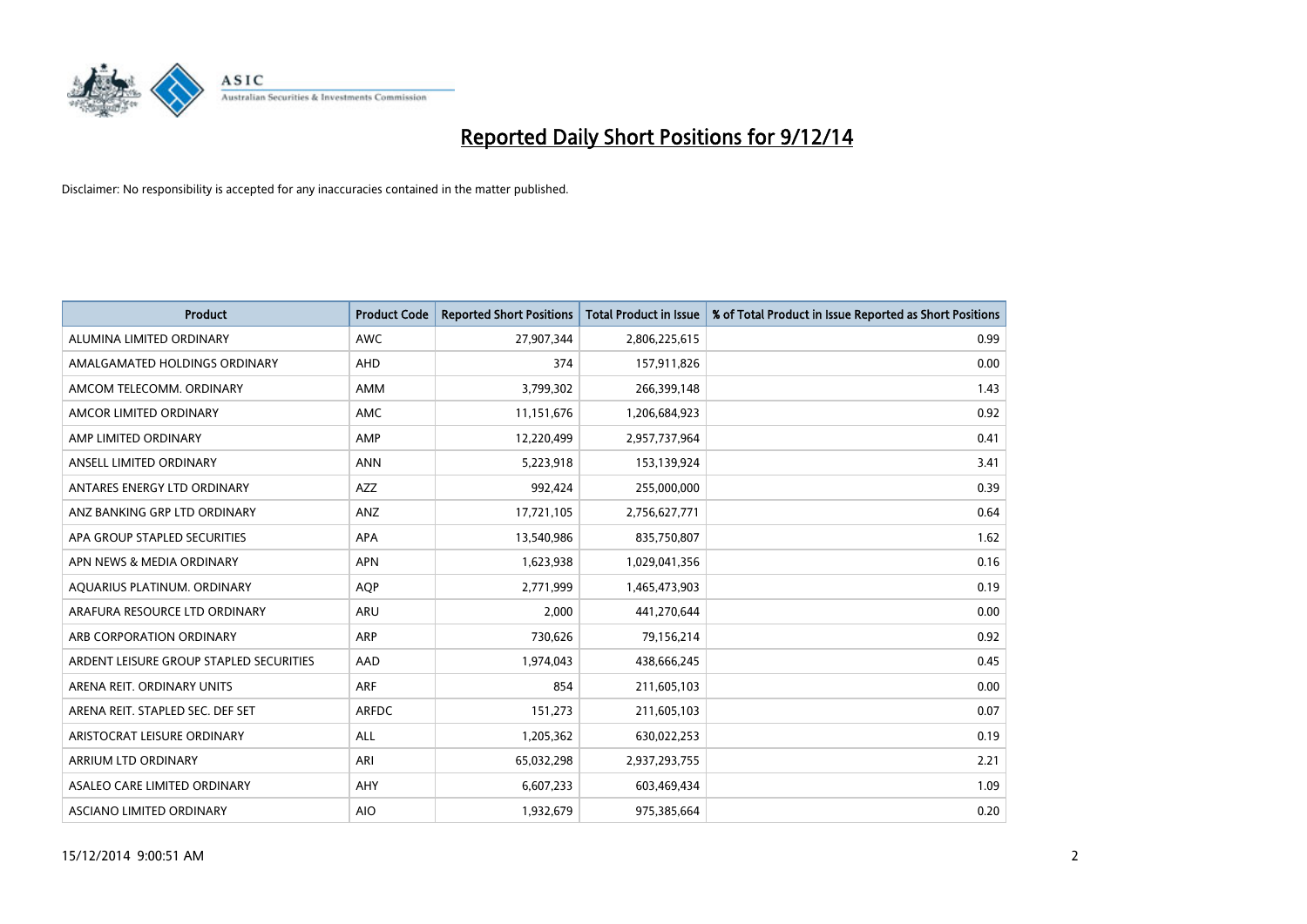

| <b>Product</b>                            | <b>Product Code</b> | <b>Reported Short Positions</b> | <b>Total Product in Issue</b> | % of Total Product in Issue Reported as Short Positions |
|-------------------------------------------|---------------------|---------------------------------|-------------------------------|---------------------------------------------------------|
| ASG GROUP LIMITED ORDINARY                | ASZ                 | 41,272                          | 206,720,839                   | 0.02                                                    |
| ASHLEY SERVICES GRP ORDINARY              | <b>ASH</b>          | 222,411                         | 150,000,000                   | 0.15                                                    |
| ASPEN GROUP ORD/UNITS STAPLED             | <b>APZ</b>          | 131,337                         | 113,183,450                   | 0.12                                                    |
| ASPIRE MINING LTD ORDINARY                | <b>AKM</b>          | 1.000.001                       | 703,463,306                   | 0.14                                                    |
| ASTRO JAP PROP GROUP STAPLED US PROHIBIT. | AJA                 | 131,473                         | 67,197,388                    | 0.20                                                    |
| ASX LIMITED ORDINARY                      | ASX                 | 4,865,536                       | 193,595,162                   | 2.51                                                    |
| ATLAS IRON LIMITED ORDINARY               | AGO                 | 90,113,689                      | 919,475,619                   | 9.80                                                    |
| ATRUM COAL NL ORDINARY                    | ATU                 | 70,994                          | 170,142,959                   | 0.04                                                    |
| AUCKLAND INTERNATION ORDINARY             | AIA                 | 114,626                         | 1,190,484,097                 | 0.01                                                    |
| AURIZON HOLDINGS LTD ORDINARY             | <b>AZI</b>          | 3,155,012                       | 2,137,284,503                 | 0.15                                                    |
| AUSDRILL LIMITED ORDINARY                 | ASL                 | 18,424,404                      | 312,277,224                   | 5.90                                                    |
| AUSENCO LIMITED ORDINARY                  | AAX                 | 981,702                         | 168,449,799                   | 0.58                                                    |
| AUSNET SERVICES STAPLED SECURITIES        | AST                 | 36,517,410                      | 3,425,244,162                 | 1.07                                                    |
| AUST INDUSTRIAL REIT UNIT                 | ANI                 | 154,338                         | 96,288,031                    | 0.16                                                    |
| AUSTAL LIMITED ORDINARY                   | ASB                 | 450,295                         | 346,772,567                   | 0.13                                                    |
| AUSTBROKERS HOLDINGS ORDINARY             | <b>AUB</b>          | 73,740                          | 61,712,763                    | 0.12                                                    |
| AUSTEX OIL LIMITED ORDINARY               | <b>AOK</b>          | 62,000                          | 558,571,402                   | 0.01                                                    |
| AUSTIN ENGINEERING ORDINARY               | ANG                 | 526,507                         | 84,274,004                    | 0.62                                                    |
| AUSTRALIAN AGRICULT, ORDINARY             | AAC                 | 7,141,126                       | 532,474,721                   | 1.34                                                    |
| AUSTRALIAN PHARM. ORDINARY                | API                 | 788,964                         | 488,115,883                   | 0.16                                                    |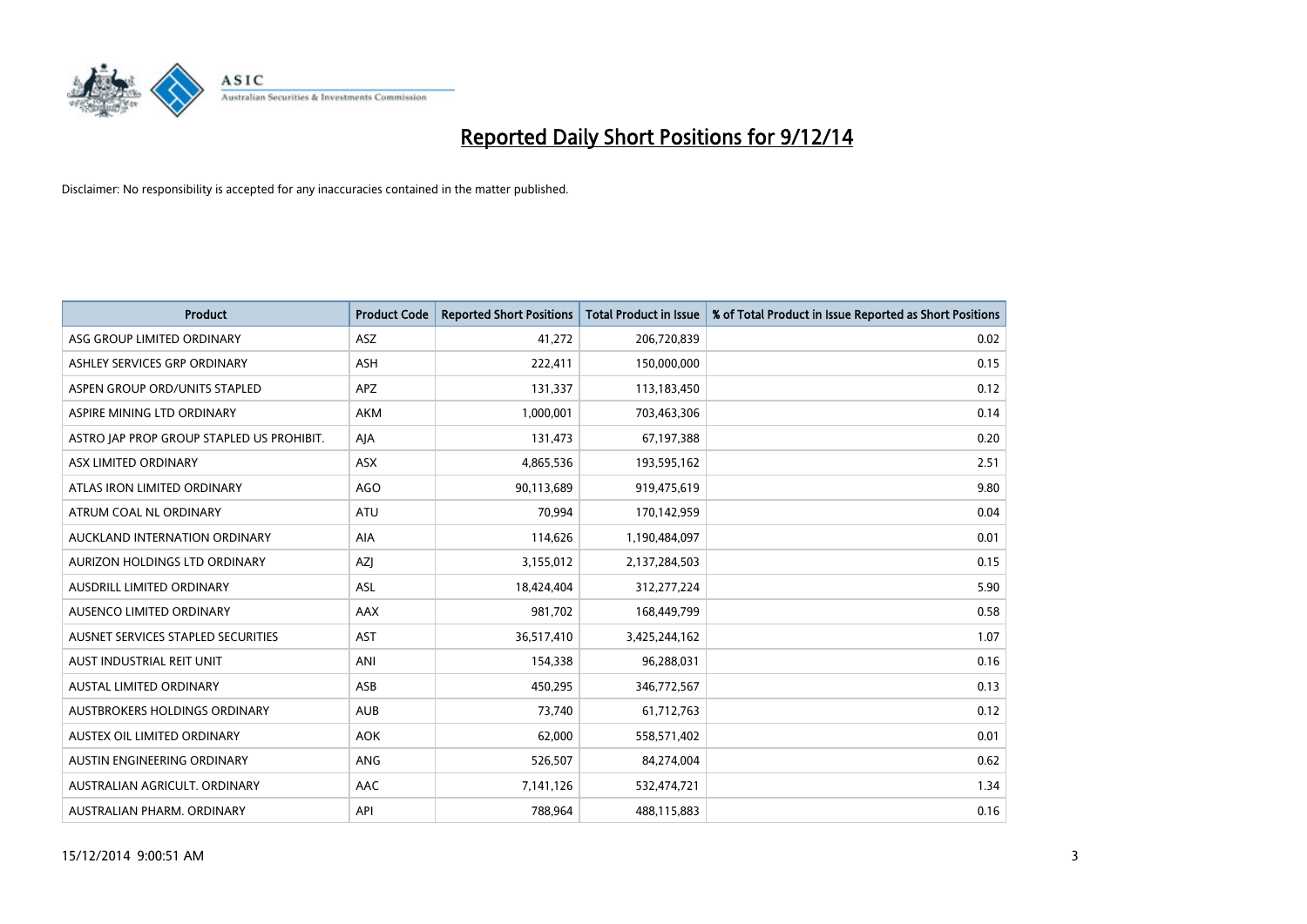

| <b>Product</b>                       | <b>Product Code</b> | <b>Reported Short Positions</b> | <b>Total Product in Issue</b> | % of Total Product in Issue Reported as Short Positions |
|--------------------------------------|---------------------|---------------------------------|-------------------------------|---------------------------------------------------------|
| <b>AUTOMOTIVE HOLDINGS ORDINARY</b>  | AHE                 | 1,446,207                       | 306,437,941                   | 0.47                                                    |
| AVANCO RESOURCES LTD ORDINARY        | AVB                 | 263,736                         | 1,661,675,855                 | 0.02                                                    |
| AVEO GROUP STAPLED SECURITIES        | <b>AOG</b>          | 3,836,270                       | 499,536,460                   | 0.77                                                    |
| AWE LIMITED ORDINARY                 | <b>AWE</b>          | 4,264,372                       | 525,861,050                   | 0.81                                                    |
| <b>AZONTO PET LTD ORDINARY</b>       | <b>APY</b>          | $\mathbf{1}$                    | 1,159,375,100                 | 0.00                                                    |
| AZUMAH RESOURCES ORDINARY            | <b>AZM</b>          | $\mathbf{1}$                    | 389,316,919                   | 0.00                                                    |
| <b>BANDANNA ENERGY ORDINARY</b>      | <b>BND</b>          | 17,540,654                      | 528,481,199                   | 3.32                                                    |
| BANK OF QUEENSLAND. ORDINARY         | <b>BOQ</b>          | 1,654,329                       | 366,982,047                   | 0.45                                                    |
| <b>BASE RES LIMITED ORDINARY</b>     | <b>BSE</b>          | 5,501,878                       | 563,902,771                   | 0.98                                                    |
| <b>BATHURST RES LTD. ORDINARY</b>    | <b>BRL</b>          | 303,448                         | 947,828,434                   | 0.03                                                    |
| BC IRON LIMITED ORDINARY             | BCI                 | 13,074,852                      | 196,196,992                   | 6.66                                                    |
| BEACH ENERGY LIMITED ORDINARY        | <b>BPT</b>          | 8,043,007                       | 1,297,496,886                 | 0.62                                                    |
| BEADELL RESOURCE LTD ORDINARY        | <b>BDR</b>          | 40,763,386                      | 798,657,280                   | 5.10                                                    |
| <b>BEGA CHEESE LTD ORDINARY</b>      | <b>BGA</b>          | 1,043,778                       | 152,602,945                   | 0.68                                                    |
| BENDIGO AND ADELAIDE ORDINARY        | <b>BEN</b>          | 16,200,001                      | 450,927,758                   | 3.59                                                    |
| BERKELEY RESOURCES ORDINARY          | <b>BKY</b>          | 44,600                          | 180,361,323                   | 0.02                                                    |
| BETASHARES US DOLLAR ETF UNITS       | <b>USD</b>          | 63,667                          | 20,111,304                    | 0.32                                                    |
| BETASHARESCASHETF ETF UNITS          | AAA                 | 700                             | 12,958,172                    | 0.01                                                    |
| <b>BHP BILLITON LIMITED ORDINARY</b> | <b>BHP</b>          | 10,189,228                      | 3,211,691,105                 | 0.32                                                    |
| <b>BIGAIR GROUP LIMITED ORDINARY</b> | <b>BGL</b>          | 82,811                          | 172,872,340                   | 0.05                                                    |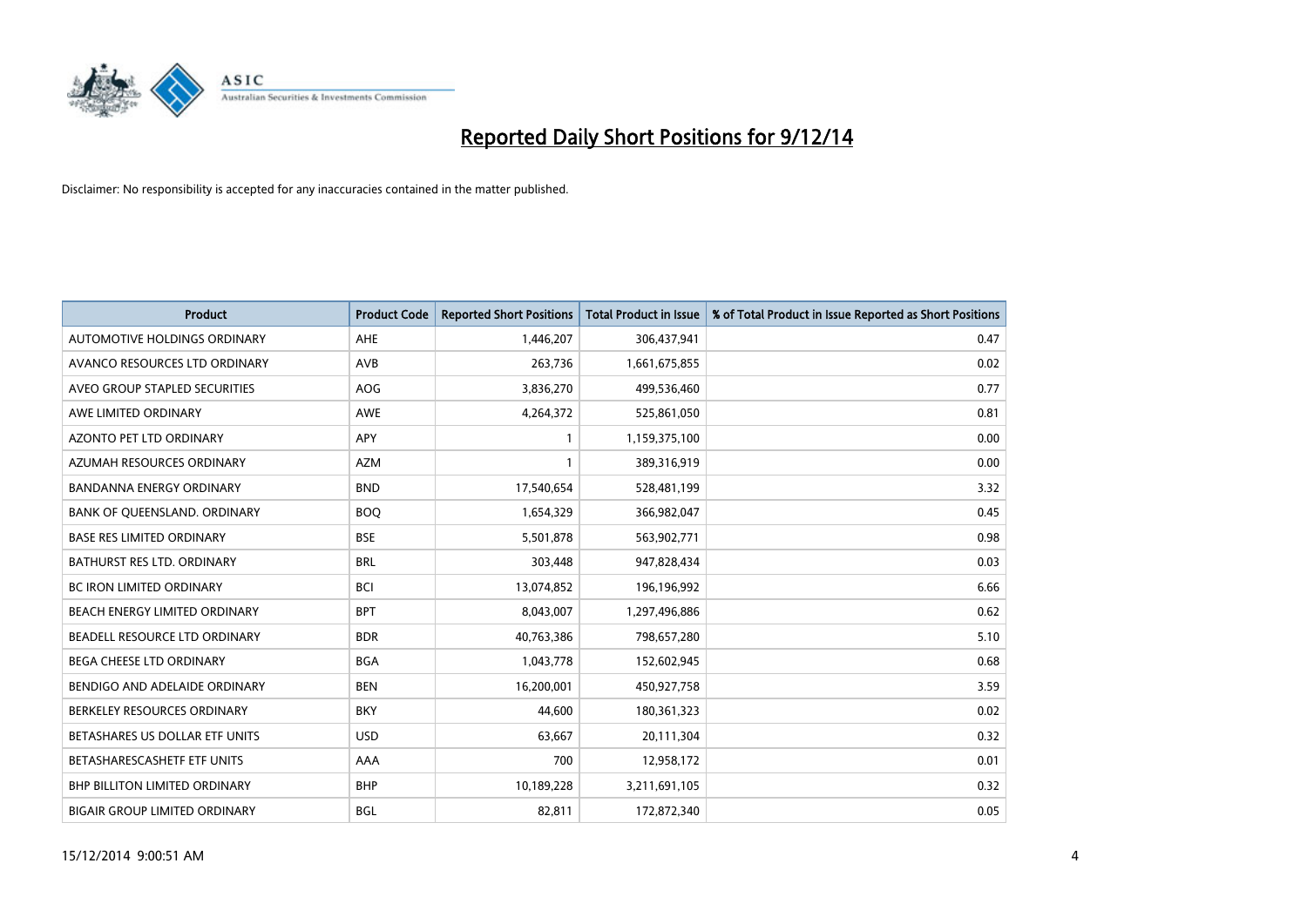

| <b>Product</b>                      | <b>Product Code</b> | <b>Reported Short Positions</b> | <b>Total Product in Issue</b> | % of Total Product in Issue Reported as Short Positions |
|-------------------------------------|---------------------|---------------------------------|-------------------------------|---------------------------------------------------------|
| <b>BILLABONG ORDINARY</b>           | <b>BBG</b>          | 9,274,396                       | 990,370,034                   | 0.94                                                    |
| <b>BLACKHAM RESOURCES ORDINARY</b>  | <b>BLK</b>          | 905,139                         | 143,614,941                   | 0.63                                                    |
| <b>BLACKMORES LIMITED ORDINARY</b>  | <b>BKL</b>          | 12,046                          | 17,224,199                    | 0.07                                                    |
| BLUESCOPE STEEL LTD ORDINARY        | <b>BSL</b>          | 7,641,839                       | 559,227,871                   | 1.37                                                    |
| <b>BMG RESOURCES LTD ORDINARY</b>   | <b>BMG</b>          | 363,333                         | 63,922,852                    | 0.57                                                    |
| <b>BOART LONGYEAR ORDINARY</b>      | <b>BLY</b>          | 21,884,188                      | 502,488,790                   | 4.36                                                    |
| BORAL LIMITED, ORDINARY             | <b>BLD</b>          | 14,209,843                      | 782,736,249                   | 1.82                                                    |
| <b>BRADKEN LIMITED ORDINARY</b>     | <b>BKN</b>          | 5,263,378                       | 171,027,249                   | 3.08                                                    |
| <b>BRAMBLES LIMITED ORDINARY</b>    | <b>BXB</b>          | 8,402,887                       | 1,566,095,712                 | 0.54                                                    |
| <b>BREVILLE GROUP LTD ORDINARY</b>  | <b>BRG</b>          | 3,293,420                       | 130,095,322                   | 2.53                                                    |
| <b>BRICKWORKS LIMITED ORDINARY</b>  | <b>BKW</b>          | 74,880                          | 148,403,478                   | 0.05                                                    |
| <b>BURSON GROUP LTD ORDINARY</b>    | <b>BAP</b>          | 1,420,884                       | 163,585,666                   | 0.87                                                    |
| <b>BURU ENERGY ORDINARY</b>         | <b>BRU</b>          | 13,791,269                      | 339,997,078                   | 4.06                                                    |
| <b>BWP TRUST ORDINARY UNITS</b>     | <b>BWP</b>          | 5,798,627                       | 639,724,826                   | 0.91                                                    |
| <b>CABCHARGE AUSTRALIA ORDINARY</b> | CAB                 | 7,876,277                       | 120,430,683                   | 6.54                                                    |
| <b>CADENCE CAPITAL ORDINARY</b>     | <b>CDM</b>          | 148,501                         | 199,910,008                   | 0.07                                                    |
| CALTEX AUSTRALIA ORDINARY           | <b>CTX</b>          | 899,221                         | 270,000,000                   | 0.33                                                    |
| CAPE LAMBERT RES LTD ORDINARY       | <b>CFE</b>          | 280,137                         | 626,686,586                   | 0.04                                                    |
| <b>CAPITOL HEALTH ORDINARY</b>      | CAJ                 | 913,536                         | 431,517,271                   | 0.21                                                    |
| <b>CARBINE RESOURCES ORDINARY</b>   | <b>CRB</b>          | 39,000                          | 140,017,394                   | 0.03                                                    |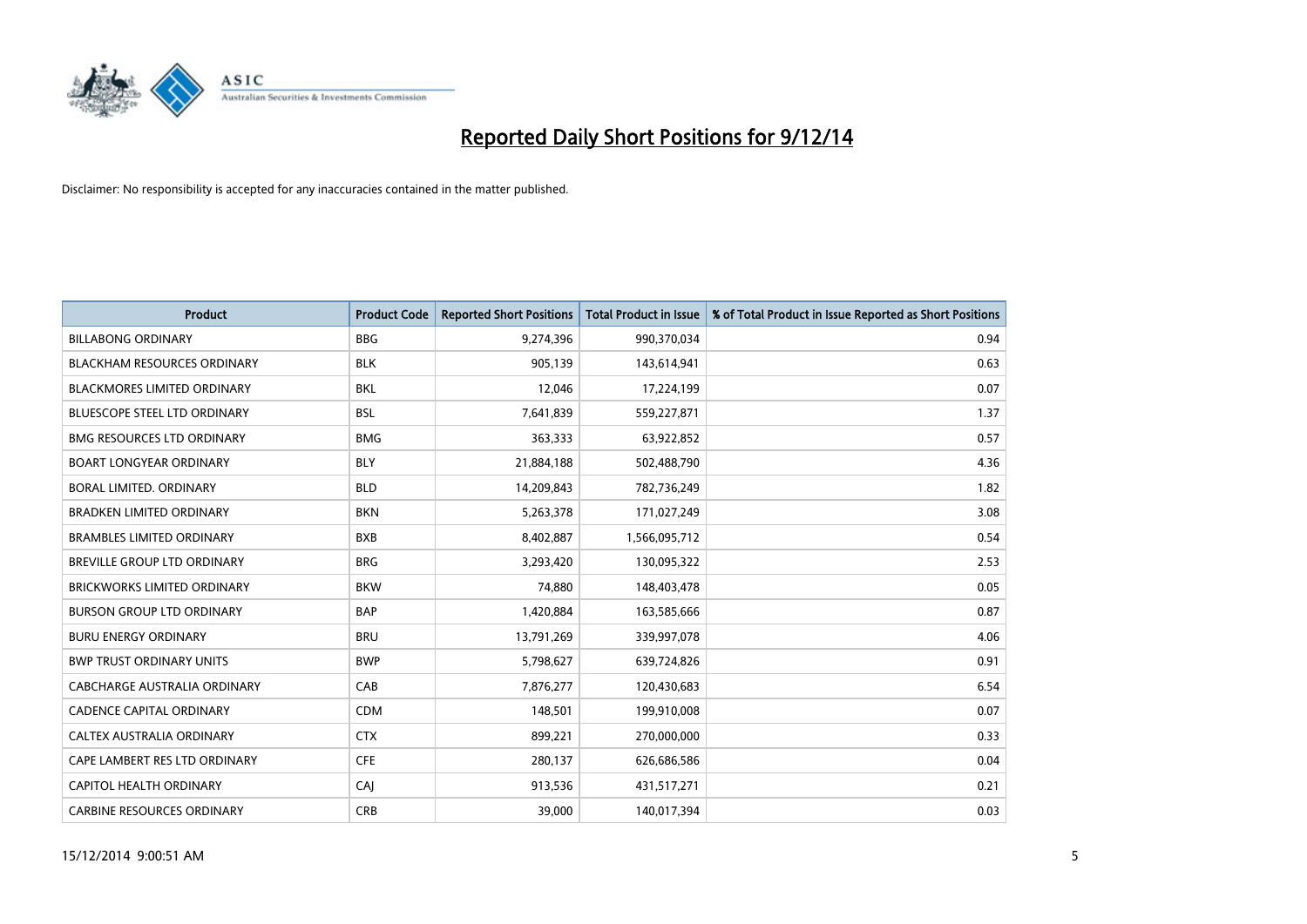

| <b>Product</b>                          | <b>Product Code</b> | <b>Reported Short Positions</b> | <b>Total Product in Issue</b> | % of Total Product in Issue Reported as Short Positions |
|-----------------------------------------|---------------------|---------------------------------|-------------------------------|---------------------------------------------------------|
| <b>CARDNO LIMITED ORDINARY</b>          | CDD                 | 10,260,069                      | 164,362,901                   | 6.24                                                    |
| CARNARVON PETROLEUM ORDINARY            | <b>CVN</b>          | 2,385,264                       | 987,288,369                   | 0.24                                                    |
| CARSALES.COM LTD ORDINARY               | <b>CRZ</b>          | 14,341,917                      | 238,949,885                   | 6.00                                                    |
| CASH CONVERTERS ORDINARY                | CCV                 | 5,115,889                       | 478,876,525                   | 1.07                                                    |
| CEDAR WOODS PROP. ORDINARY              | <b>CWP</b>          | 191,209                         | 78,336,371                    | 0.24                                                    |
| CENTRAL PETROLEUM ORDINARY              | <b>CTP</b>          | 233,598                         | 368,718,957                   | 0.06                                                    |
| CFS RETAIL TRUST GRP STAPLED SECURITIES | <b>CFX</b>          | 5,266,699                       | 3,050,355,727                 | 0.17                                                    |
| CHALLENGER LIMITED ORDINARY             | <b>CGF</b>          | 311,572                         | 569,725,821                   | 0.05                                                    |
| CHANDLER MACLEOD LTD ORDINARY           | <b>CMG</b>          | 662,195                         | 547,985,086                   | 0.12                                                    |
| CHARTER HALL GROUP STAPLED US PROHIBIT. | <b>CHC</b>          | 549,020                         | 355,051,540                   | 0.15                                                    |
| <b>CHARTER HALL RETAIL UNITS</b>        | <b>CQR</b>          | 9,954,160                       | 372,893,153                   | 2.67                                                    |
| <b>CHORUS LIMITED ORDINARY</b>          | <b>CNU</b>          | 163,582                         | 396,369,767                   | 0.04                                                    |
| CLEARVIEW WEALTH LTD ORDINARY           | <b>CVW</b>          | 10,001                          | 581,111,182                   | 0.00                                                    |
| CLINUVEL PHARMACEUT. ORDINARY           | <b>CUV</b>          | 46,575                          | 42,466,435                    | 0.11                                                    |
| COAL OF AFRICA LTD ORDINARY             | <b>CZA</b>          | 426                             | 1,299,368,613                 | 0.00                                                    |
| COALSPUR MINES LTD ORDINARY             | <b>CPL</b>          | 437,573                         | 641,544,455                   | 0.07                                                    |
| COCA-COLA AMATIL ORDINARY               | <b>CCL</b>          | 24,135,386                      | 763,590,249                   | 3.16                                                    |
| COCHLEAR LIMITED ORDINARY               | <b>COH</b>          | 5,581,073                       | 57,081,775                    | 9.78                                                    |
| <b>COCKATOO COAL ORDINARY</b>           | COK                 | 167,987                         | 4,560,196,928                 | 0.00                                                    |
| CODAN LIMITED ORDINARY                  | <b>CDA</b>          | 164,338                         | 176,969,924                   | 0.09                                                    |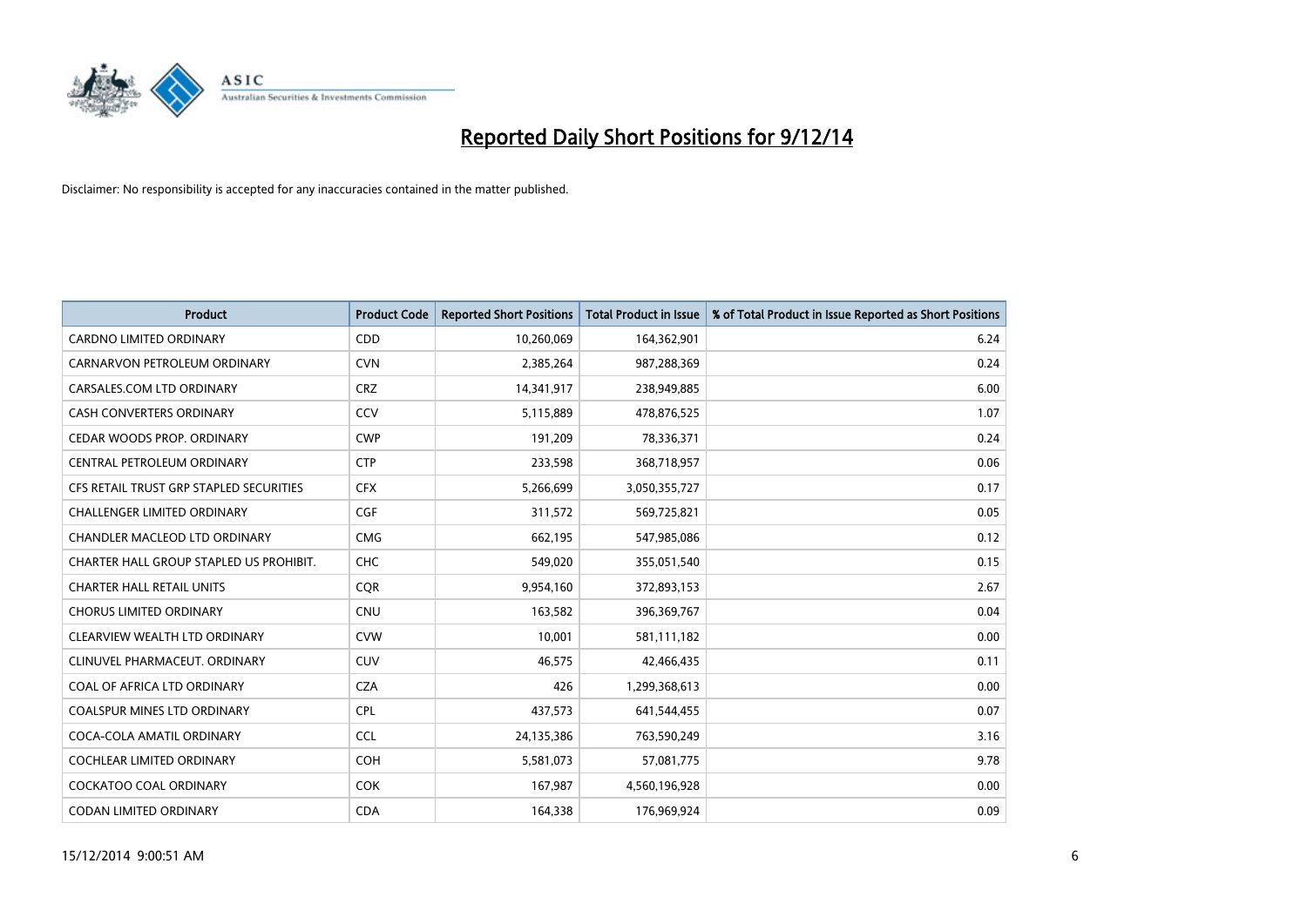

| <b>Product</b>                              | <b>Product Code</b> | <b>Reported Short Positions</b> | <b>Total Product in Issue</b> | % of Total Product in Issue Reported as Short Positions |
|---------------------------------------------|---------------------|---------------------------------|-------------------------------|---------------------------------------------------------|
| <b>COFFEY INTERNATIONAL ORDINARY</b>        | <b>COF</b>          | 6.077                           | 255,833,165                   | 0.00                                                    |
| COKAL LTD ORDINARY                          | <b>CKA</b>          | 6,820                           | 471,487,926                   | 0.00                                                    |
| <b>COLLECTION HOUSE ORDINARY</b>            | <b>CLH</b>          | 311,188                         | 130,443,227                   | 0.24                                                    |
| <b>COLLINS FOODS LTD ORDINARY</b>           | <b>CKF</b>          | 100,000                         | 93,000,003                    | 0.11                                                    |
| COMMONWEALTH BANK, ORDINARY                 | <b>CBA</b>          | 19,337,414                      | 1,621,319,194                 | 1.19                                                    |
| <b>COMPASS RESOURCES ORDINARY</b>           | <b>CMR</b>          | 7,472                           | 1,403,744,100                 | 0.00                                                    |
| <b>COMPUTERSHARE LTD ORDINARY</b>           | <b>CPU</b>          | 5,749,277                       | 556,203,079                   | 1.03                                                    |
| <b>COOPER ENERGY LTD ORDINARY</b>           | <b>COE</b>          | 98,886                          | 329,235,509                   | 0.03                                                    |
| <b>CORP TRAVEL LIMITED ORDINARY</b>         | <b>CTD</b>          | 283,561                         | 90,517,621                    | 0.31                                                    |
| <b>CORP TRAVEL LIMITED RIGHTS 15-DEC-14</b> | <b>CTDRA</b>        | 2,226                           | 5,172,435                     | 0.04                                                    |
| <b>COVER-MORE GRP LTD ORDINARY</b>          | <b>CVO</b>          | 5,384,460                       | 317,750,000                   | 1.69                                                    |
| <b>CREDIT CORP GROUP ORDINARY</b>           | <b>CCP</b>          | 471,551                         | 46,296,407                    | 1.02                                                    |
| <b>CROMWELL PROP STAPLED SECURITIES</b>     | <b>CMW</b>          | 6,504,966                       | 1,735,299,783                 | 0.37                                                    |
| <b>CROWE HORWATH AUS ORDINARY</b>           | <b>CRH</b>          | 4,665,598                       | 273,005,429                   | 1.71                                                    |
| <b>CROWN RESORTS LTD ORDINARY</b>           | <b>CWN</b>          | 10,044,182                      | 728,394,185                   | 1.38                                                    |
| <b>CSG LIMITED ORDINARY</b>                 | CSV                 | 434,683                         | 284,148,839                   | 0.15                                                    |
| <b>CSL LIMITED ORDINARY</b>                 | <b>CSL</b>          | 2,245,450                       | 474,756,160                   | 0.47                                                    |
| <b>CSR LIMITED ORDINARY</b>                 | <b>CSR</b>          | 8,974,646                       | 506,000,315                   | 1.77                                                    |
| <b>CUDECO LIMITED ORDINARY</b>              | CDU                 | 8,829,184                       | 235,425,143                   | 3.75                                                    |
| DATA#3 LIMITED ORDINARY                     | <b>DTL</b>          | 28,759                          | 153,974,950                   | 0.02                                                    |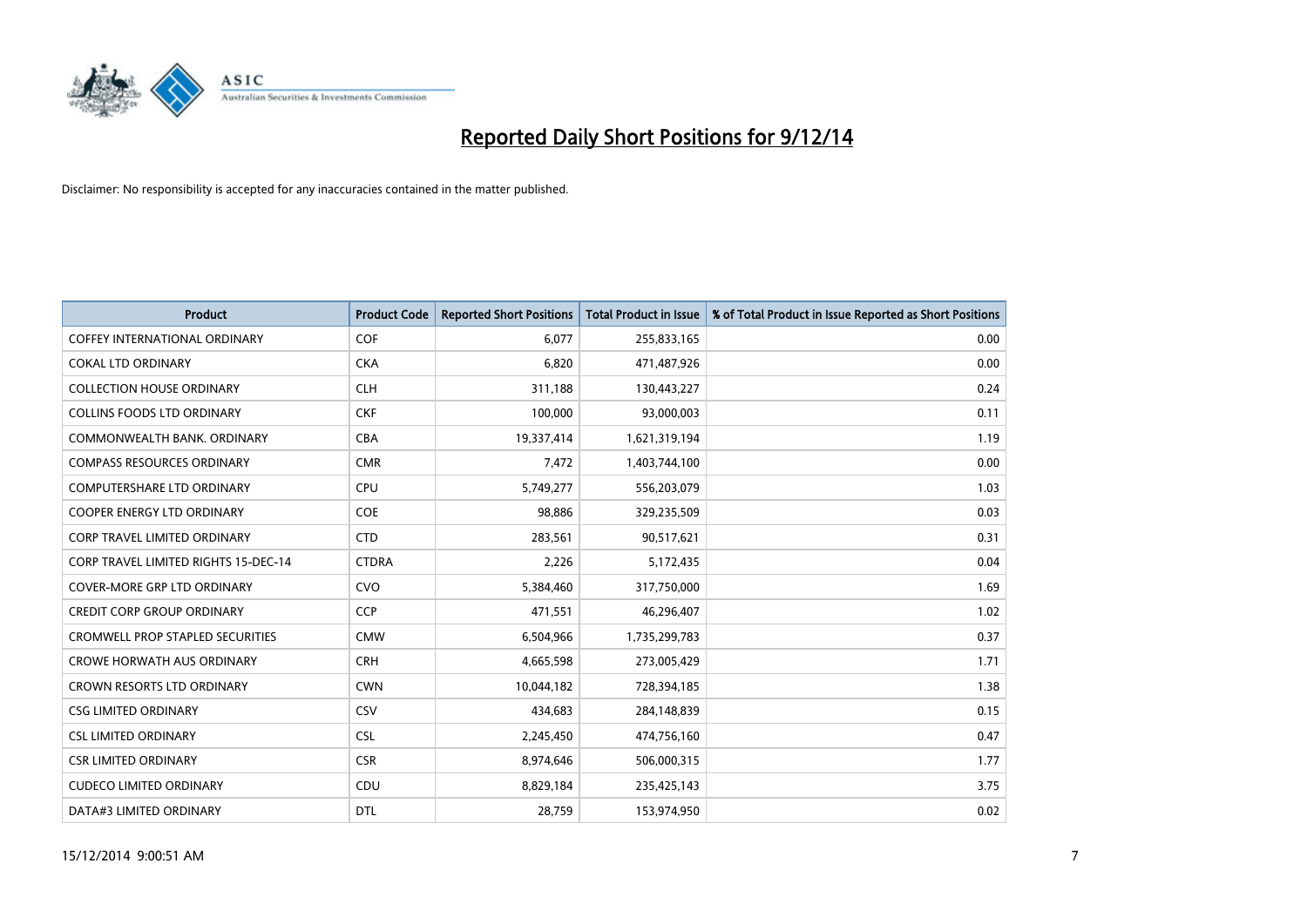

| <b>Product</b>                       | <b>Product Code</b> | <b>Reported Short Positions</b> | <b>Total Product in Issue</b> | % of Total Product in Issue Reported as Short Positions |
|--------------------------------------|---------------------|---------------------------------|-------------------------------|---------------------------------------------------------|
| <b>DECMIL GROUP LIMITED ORDINARY</b> | <b>DCG</b>          | 1,169,431                       | 168,657,794                   | 0.69                                                    |
| DEEP YELLOW LIMITED ORDINARY         | <b>DYL</b>          | 1,002                           | 1,891,494,412                 | 0.00                                                    |
| DEVINE LIMITED ORDINARY              | <b>DVN</b>          | 2,000                           | 158,730,556                   | 0.00                                                    |
| DEXUS PROPERTY GROUP STAPLED UNITS   | <b>DXS</b>          | 1,830,567                       | 905,531,797                   | 0.20                                                    |
| DICK SMITH HLDGS ORDINARY            | <b>DSH</b>          | 14,283,188                      | 236,511,364                   | 6.04                                                    |
| DISCOVERY METALS LTD ORDINARY        | <b>DML</b>          | 575,184                         | 644,039,581                   | 0.09                                                    |
| DOMINO PIZZA ENTERPR ORDINARY        | <b>DMP</b>          | 1,443,654                       | 86,160,773                    | 1.68                                                    |
| DONACO INTERNATIONAL ORDINARY        | <b>DNA</b>          | 4,360,522                       | 461,434,022                   | 0.94                                                    |
| DORAY MINERALS LTD ORDINARY          | <b>DRM</b>          | 145,570                         | 165,834,256                   | 0.09                                                    |
| DOWNER EDI LIMITED ORDINARY          | <b>DOW</b>          | 25,304,348                      | 435,399,975                   | 5.81                                                    |
| DRILLSEARCH ENERGY ORDINARY          | <b>DLS</b>          | 12,868,579                      | 461,101,450                   | 2.79                                                    |
| DUET GROUP STAPLED US PROHIBIT.      | <b>DUE</b>          | 16,429,678                      | 1,440,795,515                 | 1.14                                                    |
| DULUXGROUP LIMITED ORDINARY          | <b>DLX</b>          | 5,070,525                       | 383,503,942                   | 1.32                                                    |
| ECHO ENTERTAINMENT ORDINARY          | <b>EGP</b>          | 8,118,502                       | 825,672,730                   | 0.98                                                    |
| <b>ELANOR INVESTORS GRP STAPLED</b>  | <b>ENN</b>          | 45                              | 69,920,000                    | 0.00                                                    |
| ELDERS LIMITED ORDINARY              | <b>ELD</b>          | 14,462,162                      | 837,232,507                   | 1.73                                                    |
| ELEMENTAL MINERALS ORDINARY          | <b>ELM</b>          | 94,536                          | 381,850,877                   | 0.02                                                    |
| <b>EMECO HOLDINGS ORDINARY</b>       | <b>EHL</b>          | 10,189,599                      | 599,675,707                   | 1.70                                                    |
| <b>ENERGY RESOURCES ORDINARY 'A'</b> | <b>ERA</b>          | 9,146,214                       | 517,725,062                   | 1.77                                                    |
| <b>ENERGY WORLD CORPOR, ORDINARY</b> | <b>EWC</b>          | 30,950,618                      | 1,734,166,672                 | 1.78                                                    |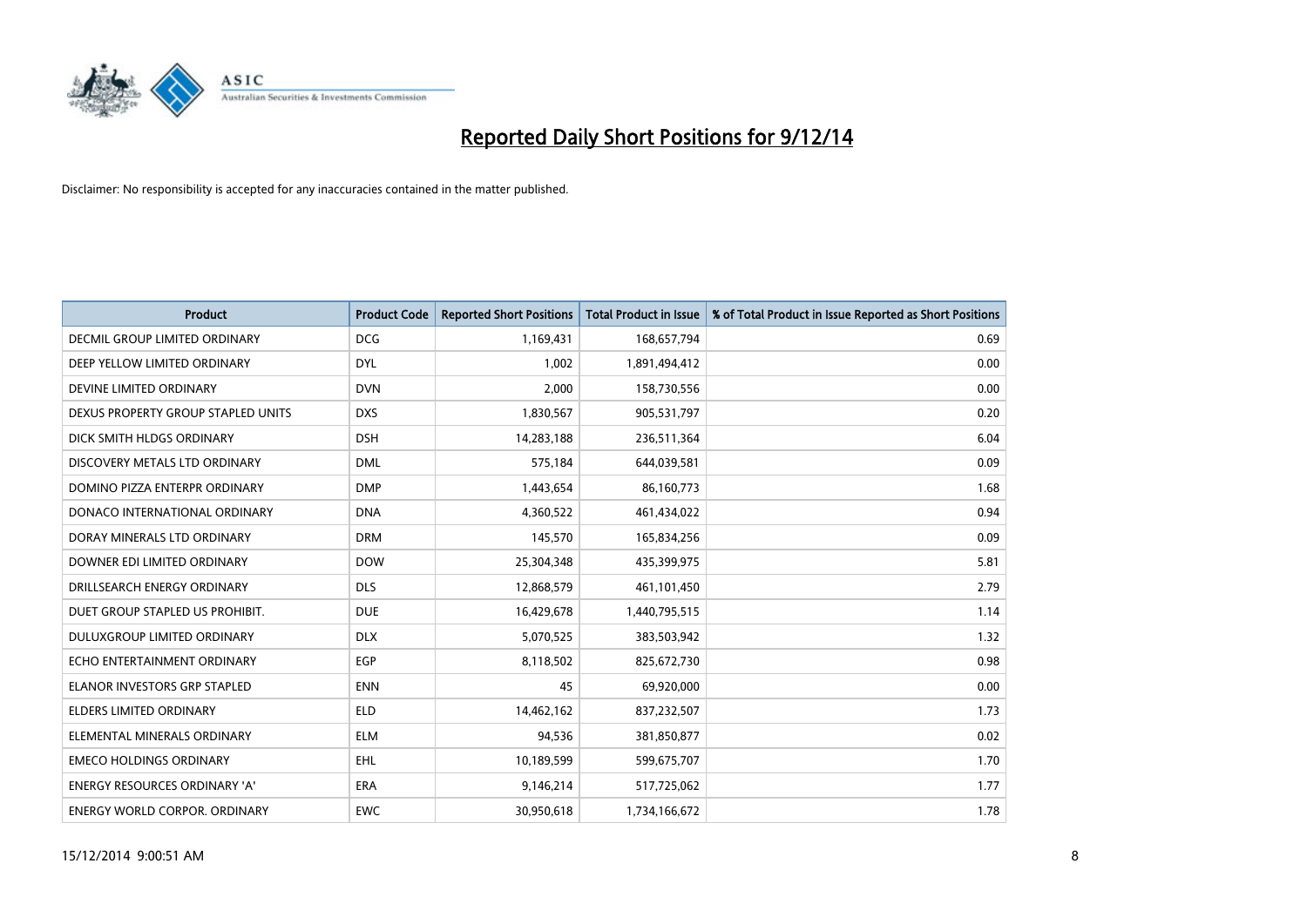

| <b>Product</b>                         | <b>Product Code</b> | <b>Reported Short Positions</b> | <b>Total Product in Issue</b> | % of Total Product in Issue Reported as Short Positions |
|----------------------------------------|---------------------|---------------------------------|-------------------------------|---------------------------------------------------------|
| EQUATORIAL RES LTD ORDINARY            | EQX                 | 33                              | 124,445,353                   | 0.00                                                    |
| EQUITY TRUSTEES ORDINARY               | EQT                 | 16,873                          | 19,269,445                    | 0.09                                                    |
| ERM POWER LIMITED ORDINARY             | <b>EPW</b>          | 1,138,091                       | 241,477,698                   | 0.47                                                    |
| EVOLUTION MINING LTD ORDINARY          | <b>EVN</b>          | 50,934,600                      | 714,921,647                   | 7.12                                                    |
| FAIRFAX MEDIA LTD ORDINARY             | <b>FXI</b>          | 57,982,942                      | 2,351,955,725                 | 2.47                                                    |
| <b>FANTASTIC HOLDINGS ORDINARY</b>     | <b>FAN</b>          | 14,650                          | 103,257,398                   | 0.01                                                    |
| <b>FAR LTD ORDINARY</b>                | <b>FAR</b>          | 16,036,404                      | 3,126,808,427                 | 0.51                                                    |
| FEDERATION CNTRES ORD/UNIT STAPLED SEC | FDC                 | 1,485,650                       | 1,427,641,565                 | 0.10                                                    |
| FINBAR GROUP LIMITED ORDINARY          | <b>FRI</b>          | 7,310                           | 228,720,815                   | 0.00                                                    |
| FISHER & PAYKEL H. ORDINARY            | <b>FPH</b>          | 23,315                          | 556,680,004                   | 0.00                                                    |
| FLEETWOOD CORP ORDINARY                | <b>FWD</b>          | 1,494,344                       | 60,679,412                    | 2.46                                                    |
| FLETCHER BUILDING ORDINARY             | <b>FBU</b>          | 1,265,694                       | 687,854,788                   | 0.18                                                    |
| FLEXIGROUP LIMITED ORDINARY            | FXL                 | 8,890,758                       | 304,096,060                   | 2.92                                                    |
| FLIGHT CENTRE TRAVEL ORDINARY          | <b>FLT</b>          | 7,193,863                       | 100,718,401                   | 7.14                                                    |
| FLINDERS MINES LTD ORDINARY            | <b>FMS</b>          | 65,000                          | 2,714,328,936                 | 0.00                                                    |
| <b>FOCUS MINERALS LTD ORDINARY</b>     | <b>FML</b>          | 12,664,324                      | 9,137,375,877                 | 0.14                                                    |
| <b>FOLKESTONE EDU TRUST UNITS</b>      | FET                 | 1,980,199                       | 205,992,922                   | 0.96                                                    |
| FONTERRA SHARE FUND ORDINARY UNITS     | <b>FSF</b>          | 9,320                           | 121,486,490                   | 0.01                                                    |
| FORTESCUE METALS GRP ORDINARY          | <b>FMG</b>          | 277,594,896                     | 3,113,798,151                 | 8.91                                                    |
| FREEDOM FOOD LTD ORDINARY              | <b>FNP</b>          | 57,899                          | 152,689,663                   | 0.04                                                    |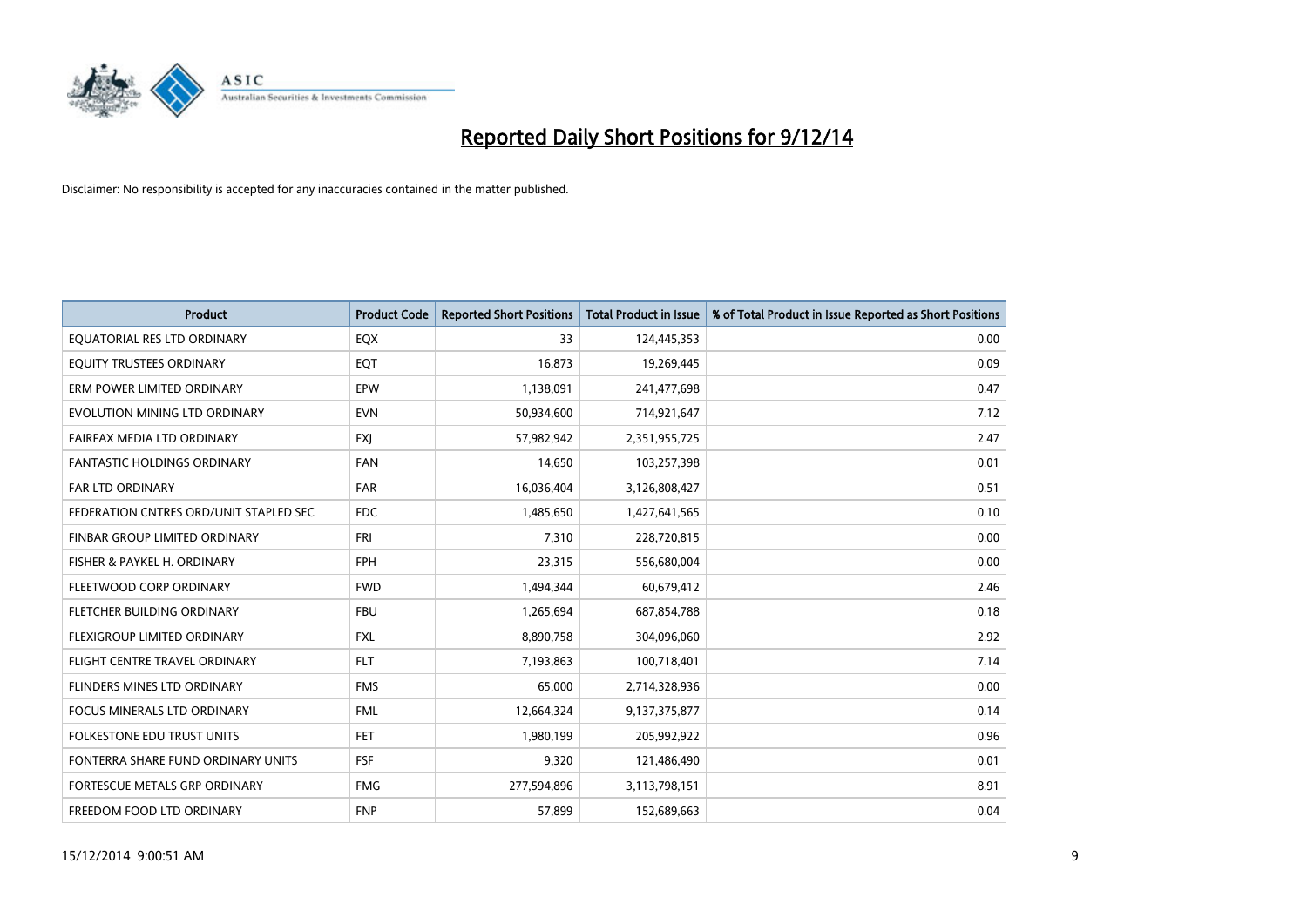

| <b>Product</b>                             | <b>Product Code</b> | <b>Reported Short Positions</b> | <b>Total Product in Issue</b> | % of Total Product in Issue Reported as Short Positions |
|--------------------------------------------|---------------------|---------------------------------|-------------------------------|---------------------------------------------------------|
| <b>FUNTASTIC LIMITED ORDINARY</b>          | <b>FUN</b>          | 370,000                         | 669,869,723                   | 0.06                                                    |
| <b>G.U.D. HOLDINGS ORDINARY</b>            | GUD                 | 1,368,201                       | 70,939,492                    | 1.93                                                    |
| <b>G8 EDUCATION LIMITED ORDINARY</b>       | <b>GEM</b>          | 11,118,919                      | 353,691,630                   | 3.14                                                    |
| <b>GALAXY RESOURCES ORDINARY</b>           | GXY                 | 1,436,403                       | 1,064,533,669                 | 0.13                                                    |
| <b>GBST HOLDINGS., ORDINARY</b>            | <b>GBT</b>          | 10,381                          | 66,561,725                    | 0.02                                                    |
| <b>GDI PROPERTY GRP STAPLED SECURITIES</b> | <b>GDI</b>          | 365,047                         | 567,575,025                   | 0.06                                                    |
| <b>GENESIS ENERGY LTD ORDINARY</b>         | <b>GNE</b>          | 1,000                           | 1,000,000,000                 | 0.00                                                    |
| <b>GENETIC TECHNOLOGIES ORDINARY</b>       | GTG                 | 1,954,890                       | 778,689,862                   | 0.25                                                    |
| <b>GENTRACK GROUP LTD ORDINARY</b>         | <b>GTK</b>          | 3,000                           | 72,699,510                    | 0.00                                                    |
| <b>GENWORTH MORTGAGE ORDINARY</b>          | <b>GMA</b>          | 10,311,890                      | 650,000,000                   | 1.59                                                    |
| <b>GEODYNAMICS LIMITED ORDINARY</b>        | GDY                 | 819                             | 435,880,130                   | 0.00                                                    |
| <b>GINDALBIE METALS LTD ORDINARY</b>       | GBG                 | 33,140,716                      | 1,495,306,811                 | 2.22                                                    |
| <b>GOLD ROAD RES LTD ORDINARY</b>          | GOR                 | 2,340,012                       | 593,456,822                   | 0.39                                                    |
| <b>GOODMAN FIELDER, ORDINARY</b>           | GFF                 | 4,702,119                       | 1,955,559,207                 | 0.24                                                    |
| <b>GOODMAN GROUP STAPLED</b>               | <b>GMG</b>          | 11,401,851                      | 1,745,460,061                 | 0.65                                                    |
| <b>GPT GROUP STAPLED SEC.</b>              | <b>GPT</b>          | 3,702,328                       | 1,685,460,955                 | 0.22                                                    |
| <b>GRAINCORP LIMITED A CLASS ORDINARY</b>  | <b>GNC</b>          | 11,666,312                      | 228,855,628                   | 5.10                                                    |
| <b>GRANGE RESOURCES. ORDINARY</b>          | GRR                 | 8,570,169                       | 1,157,097,869                 | 0.74                                                    |
| <b>GREENCROSS LIMITED ORDINARY</b>         | <b>GXL</b>          | 2,758,088                       | 111,447,503                   | 2.47                                                    |
| <b>GREENLAND MIN EN LTD ORDINARY</b>       | GGG                 | 428,721                         | 669,389,552                   | 0.06                                                    |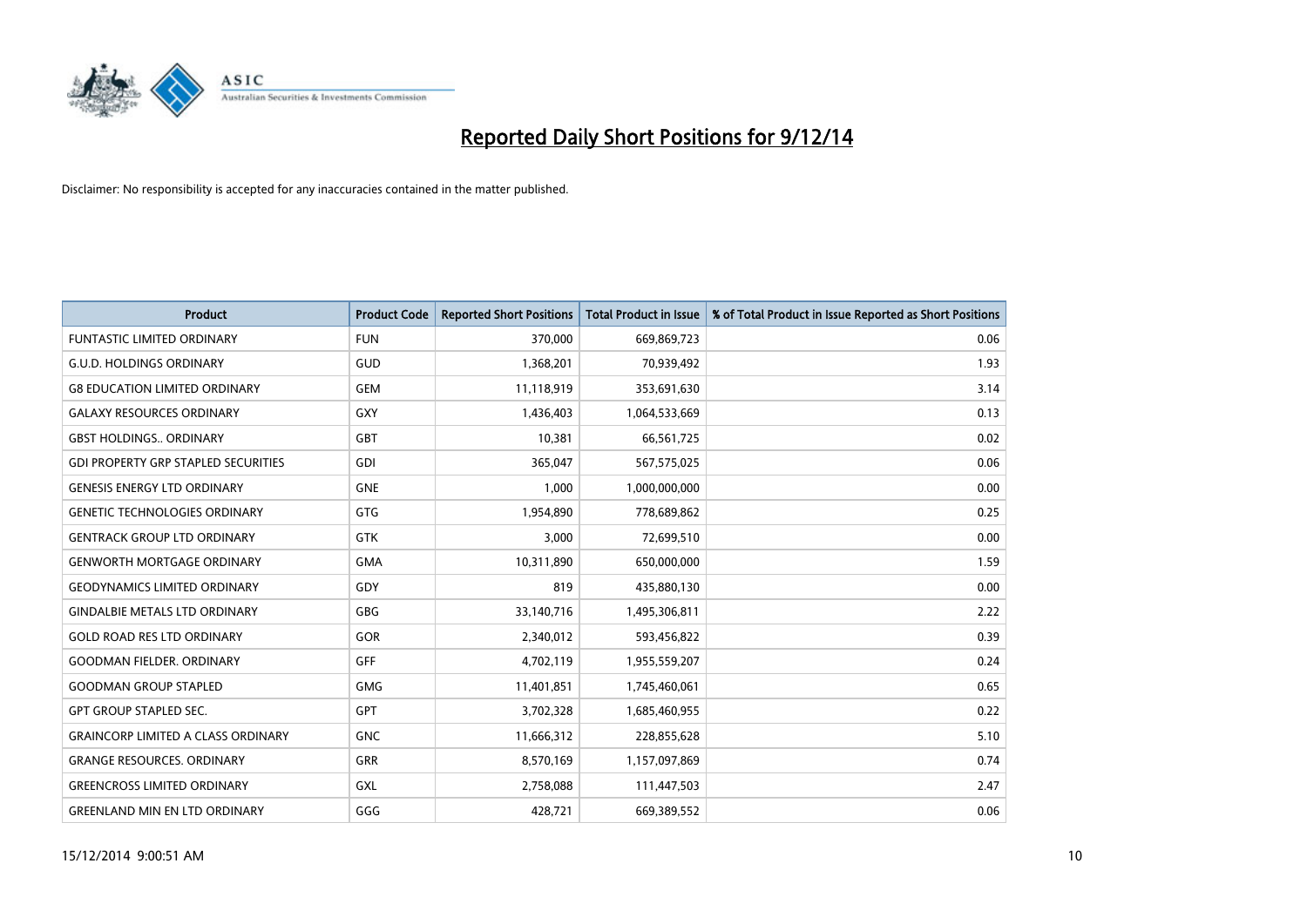

| <b>Product</b>                                   | <b>Product Code</b> | <b>Reported Short Positions</b> | <b>Total Product in Issue</b> | % of Total Product in Issue Reported as Short Positions |
|--------------------------------------------------|---------------------|---------------------------------|-------------------------------|---------------------------------------------------------|
| GREENLAND MIN EN LTD RIGHTS 26-JUN-14            | GGGR                | 3.842                           | 88,685,050                    | 0.00                                                    |
| <b>GROWTHPOINT PROPERTY ORD/UNIT STAPLED SEC</b> | GOZ                 | 954,869                         | 554,602,697                   | 0.17                                                    |
| <b>GRYPHON MINERALS LTD ORDINARY</b>             | GRY                 | 2,238,489                       | 401,185,424                   | 0.56                                                    |
| <b>GUILDFORD COAL LTD ORDINARY</b>               | <b>GUF</b>          | 77,890                          | 917,612,681                   | 0.01                                                    |
| <b>GWA GROUP LTD ORDINARY</b>                    | <b>GWA</b>          | 9,828,776                       | 306,533,770                   | 3.21                                                    |
| HANSEN TECHNOLOGIES ORDINARY                     | <b>HSN</b>          | 17,422                          | 163,214,381                   | 0.01                                                    |
| <b>HARVEY NORMAN ORDINARY</b>                    | <b>HVN</b>          | 44,834,550                      | 1,062,316,784                 | 4.22                                                    |
| <b>HARVEY NORMAN RIGHTS 08-DEC-14</b>            | <b>HVNR</b>         | 542,005                         | 48,287,127                    | 1.12                                                    |
| HEALTHSCOPE LIMITED. ORDINARY                    | <b>HSO</b>          | 9,370,245                       | 1,732,094,838                 | 0.54                                                    |
| <b>HENDERSON GROUP CDI 1:1</b>                   | <b>HGG</b>          | 3,554,502                       | 776,451,740                   | 0.46                                                    |
| HFA HOLDINGS LIMITED ORDINARY                    | <b>HFA</b>          | 3,809                           | 162,147,897                   | 0.00                                                    |
| <b>HIGHLANDS PACIFIC ORDINARY</b>                | <b>HIG</b>          | 3,153                           | 918,694,336                   | 0.00                                                    |
| HILLGROVE RES LTD ORDINARY                       | <b>HGO</b>          | 135,707                         | 147,711,123                   | 0.09                                                    |
| <b>HILLS LTD ORDINARY</b>                        | HIL                 | 1,650,031                       | 231,985,526                   | 0.71                                                    |
| HORIZON OIL LIMITED ORDINARY                     | <b>HZN</b>          | 20,578,632                      | 1,301,981,265                 | 1.58                                                    |
| HOTEL PROPERTY STAPLED                           | <b>HPI</b>          | 123,551                         | 146, 105, 439                 | 0.08                                                    |
| HUON AQUACULTURE GRP ORDINARY                    | <b>HUO</b>          | 905,261                         | 87,337,207                    | 1.04                                                    |
| <b>ICAR ASIA LTD ORDINARY</b>                    | ICQ                 | 434,889                         | 212,288,846                   | 0.20                                                    |
| <b>ICON ENERGY LIMITED ORDINARY</b>              | ICN                 | 100,000                         | 618,717,503                   | 0.02                                                    |
| <b>IINET LIMITED ORDINARY</b>                    | <b>IIN</b>          | 4,428,554                       | 162, 163, 526                 | 2.73                                                    |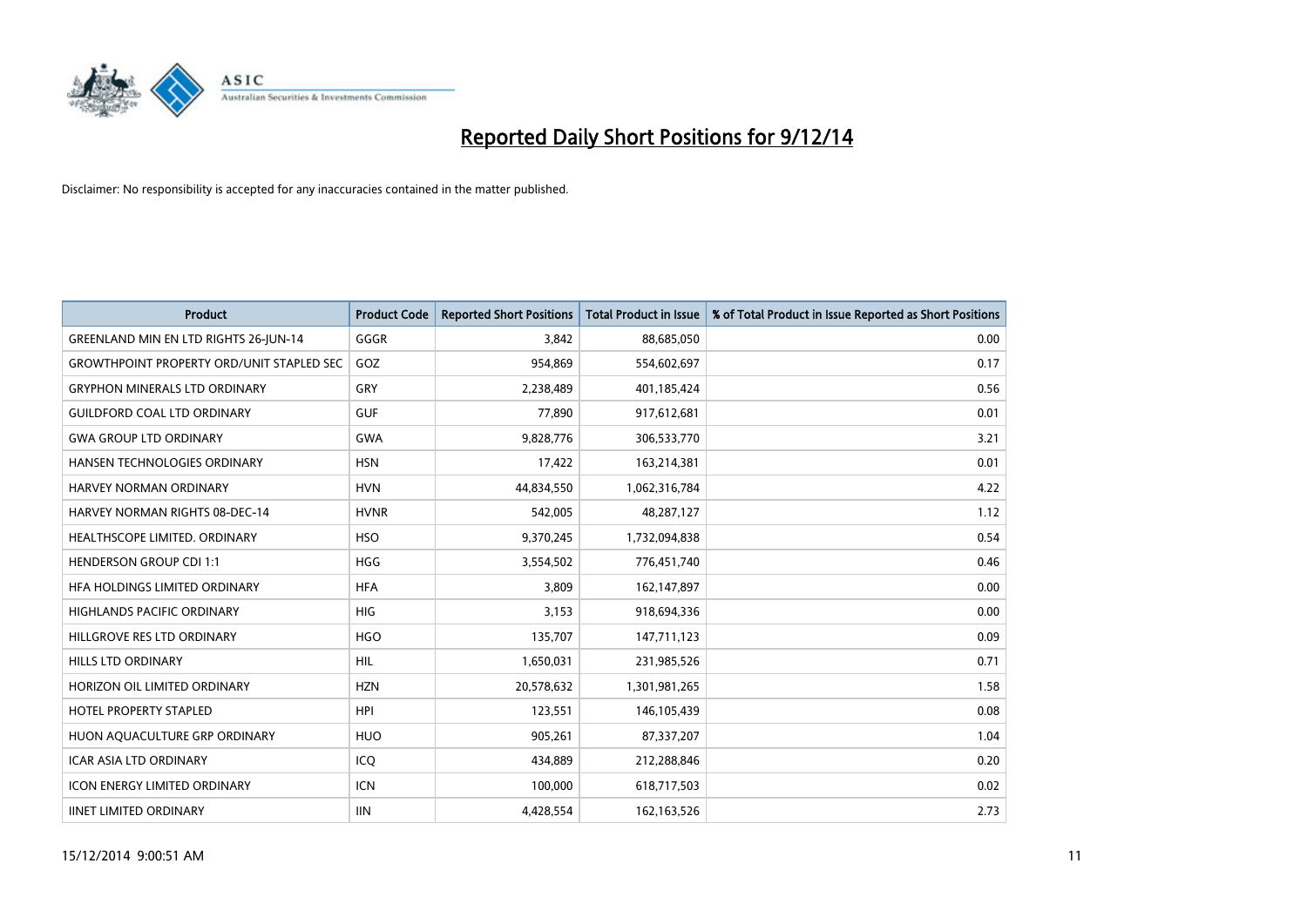

| <b>Product</b>                                | <b>Product Code</b> | <b>Reported Short Positions</b> | <b>Total Product in Issue</b> | % of Total Product in Issue Reported as Short Positions |
|-----------------------------------------------|---------------------|---------------------------------|-------------------------------|---------------------------------------------------------|
| <b>ILUKA RESOURCES ORDINARY</b>               | ILU                 | 17,209,975                      | 418,700,517                   | 4.11                                                    |
| <b>IMDEX LIMITED ORDINARY</b>                 | <b>IMD</b>          | 2,646,999                       | 216,203,136                   | 1.22                                                    |
| IMF BENTHAM LTD ORDINARY                      | <b>IMF</b>          | 2,295,222                       | 166,580,957                   | 1.38                                                    |
| <b>IMPEDIMED LIMITED ORDINARY</b>             | <b>IPD</b>          | 189,995                         | 238,715,467                   | 0.08                                                    |
| <b>INCITEC PIVOT ORDINARY</b>                 | IPL                 | 28,881,969                      | 1,654,998,197                 | 1.75                                                    |
| <b>INDEPENDENCE GROUP ORDINARY</b>            | <b>IGO</b>          | 902,870                         | 234,256,573                   | 0.39                                                    |
| <b>INDOPHIL RESOURCES ORDINARY</b>            | <b>IRN</b>          | 7,151,350                       | 1,203,146,194                 | 0.59                                                    |
| <b>INFIGEN ENERGY STAPLED SECURITIES</b>      | <b>IFN</b>          | 645,905                         | 767,887,581                   | 0.08                                                    |
| <b>INFOMEDIA LTD ORDINARY</b>                 | <b>IFM</b>          | 900,870                         | 306,954,355                   | 0.29                                                    |
| <b>INGENIA GROUP STAPLED SECURITIES</b>       | <b>INA</b>          | 8,418,455                       | 878,851,910                   | 0.96                                                    |
| <b>INSURANCE AUSTRALIA ORDINARY</b>           | <b>IAG</b>          | 7,198,804                       | 2,341,618,048                 | 0.31                                                    |
| <b>INTREPID MINES DEF EX BTR</b>              | <b>IAUN</b>         | 4,284                           | 177,406,364                   | 0.00                                                    |
| <b>INTREPID MINES ORDINARY</b>                | <b>IAU</b>          | 4,652,781                       | 557,766,065                   | 0.83                                                    |
| <b>INVESTA OFFICE FUND STAPLED SECURITIES</b> | <b>IOF</b>          | 820,775                         | 614,047,458                   | 0.13                                                    |
| <b>INVOCARE LIMITED ORDINARY</b>              | <b>IVC</b>          | 3,702,877                       | 110,030,298                   | 3.37                                                    |
| <b>IOOF HOLDINGS LTD ORDINARY</b>             | IFL                 | 13,928,766                      | 300,133,752                   | 4.64                                                    |
| <b>IPH LIMITED ORDINARY</b>                   | <b>IPH</b>          | 548,406                         | 157,559,499                   | 0.35                                                    |
| <b>IPROPERTY GROUP LTD ORDINARY</b>           | <b>IPP</b>          | 1,969,643                       | 181,703,204                   | 1.08                                                    |
| <b>IRESS LIMITED ORDINARY</b>                 | <b>IRE</b>          | 4,231,177                       | 159,097,319                   | 2.66                                                    |
| <b>ISELECT LTD ORDINARY</b>                   | <b>ISU</b>          | 1,054,586                       | 261,489,894                   | 0.40                                                    |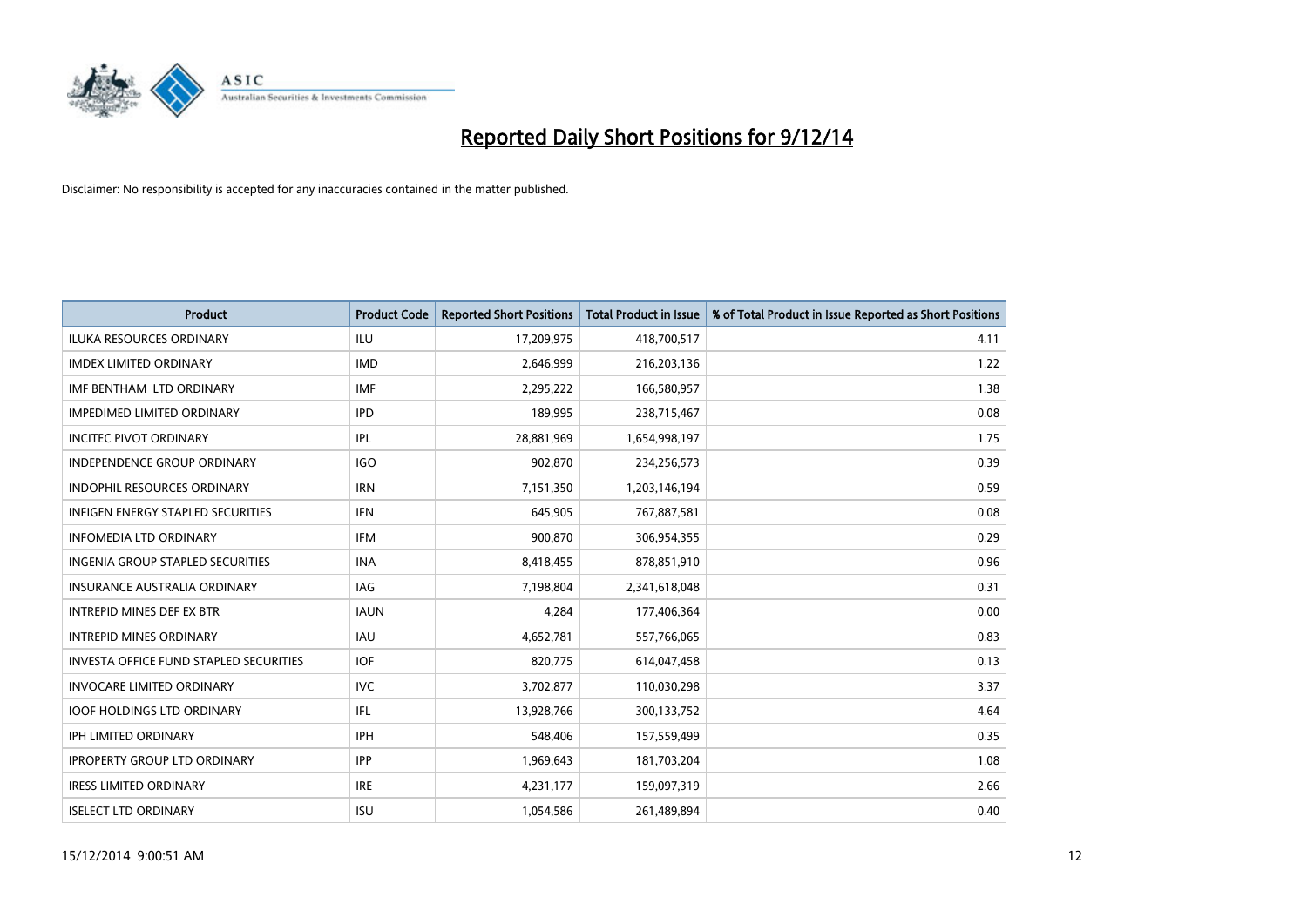

| <b>Product</b>                           | <b>Product Code</b> | <b>Reported Short Positions</b> | <b>Total Product in Issue</b> | % of Total Product in Issue Reported as Short Positions |
|------------------------------------------|---------------------|---------------------------------|-------------------------------|---------------------------------------------------------|
| <b>ISENTIA GROUP LTD ORDINARY</b>        | <b>ISD</b>          | 386,530                         | 200,000,001                   | 0.19                                                    |
| <b>ISENTRIC LTD. ORDINARY</b>            | ICU                 | 70,099                          | 77,362,962                    | 0.09                                                    |
| JAMES HARDIE INDUST CHESS DEPOSITARY INT | <b>IHX</b>          | 8,363,396                       | 444,941,946                   | 1.88                                                    |
| <b>JAPARA HEALTHCARE LT ORDINARY</b>     | <b>IHC</b>          | 11,709,988                      | 263,046,592                   | 4.45                                                    |
| <b>JB HI-FI LIMITED ORDINARY</b>         | <b>IBH</b>          | 12,688,009                      | 98,950,309                    | 12.82                                                   |
| KAROON GAS AUSTRALIA ORDINARY            | <b>KAR</b>          | 16,350,402                      | 250,085,718                   | 6.54                                                    |
| KATHMANDU HOLD LTD ORDINARY              | <b>KMD</b>          | 3,980,991                       | 201,318,944                   | 1.98                                                    |
| <b>KBL MINING LIMITED ORDINARY</b>       | <b>KBL</b>          | 1,820                           | 393,535,629                   | 0.00                                                    |
| KINGSGATE CONSOLID. ORDINARY             | <b>KCN</b>          | 21,913,364                      | 223,584,937                   | 9.80                                                    |
| KINGSROSE MINING LTD ORDINARY            | <b>KRM</b>          | 525,490                         | 358,611,493                   | 0.15                                                    |
| KOGI IRON LTD ORDINARY                   | KFE                 | 2,401,553                       | 376,669,836                   | 0.64                                                    |
| LEIGHTON HOLDINGS ORDINARY               | LEI                 | 6,119,761                       | 338,503,563                   | 1.81                                                    |
| LEND LEASE GROUP UNIT/ORD STAPLED        | LLC                 | 1,515,042                       | 579,596,726                   | 0.26                                                    |
| LIFESTYLE COMMUNIT, ORDINARY             | LIC                 | 14,423                          | 99,970,131                    | 0.01                                                    |
| LIQUEFIED NATURAL ORDINARY               | <b>LNG</b>          | 7,151,874                       | 462,223,201                   | 1.55                                                    |
| LOGICAMMS LIMITED ORDINARY               | <b>LCM</b>          | 23,164                          | 71,178,179                    | 0.03                                                    |
| LONESTAR RESO LTD ORDINARY               | <b>LNR</b>          | 542,438                         | 752,187,211                   | 0.07                                                    |
| LUCAPA DIAMOND LTD ORDINARY              | <b>LOM</b>          | 26,082                          | 181,872,742                   | 0.01                                                    |
| LYNAS CORPORATION ORDINARY               | <b>LYC</b>          | 65,354,090                      | 3,370,955,034                 | 1.94                                                    |
| <b>M2 GRP LTD ORDINARY</b>               | <b>MTU</b>          | 2,638,120                       | 181,905,060                   | 1.45                                                    |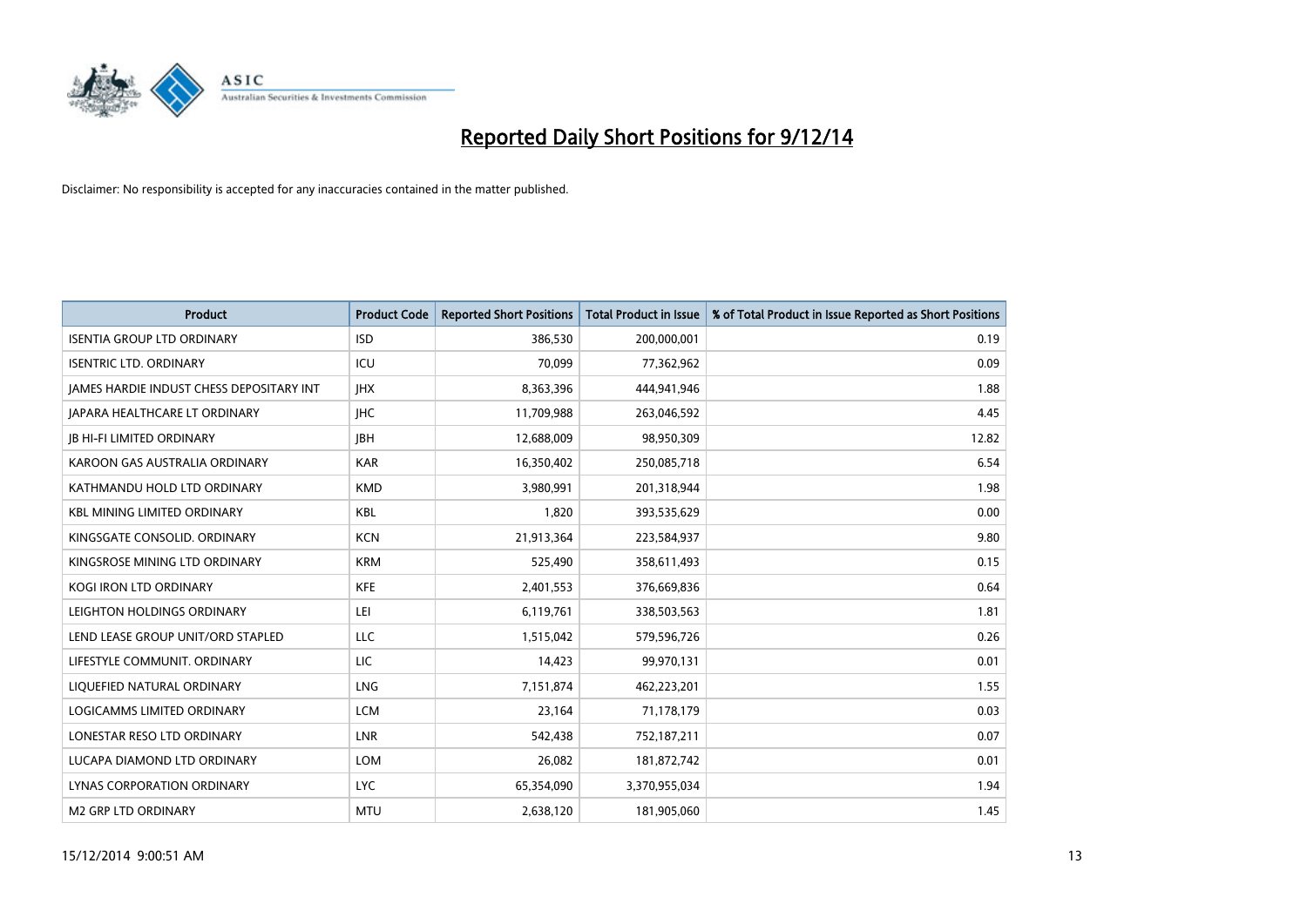

| <b>Product</b>                        | <b>Product Code</b> | <b>Reported Short Positions</b> | <b>Total Product in Issue</b> | % of Total Product in Issue Reported as Short Positions |
|---------------------------------------|---------------------|---------------------------------|-------------------------------|---------------------------------------------------------|
| <b>MACA LIMITED ORDINARY</b>          | <b>MLD</b>          | 711,080                         | 232,676,373                   | 0.31                                                    |
| <b>MACMAHON HOLDINGS ORDINARY</b>     | MAH                 | 25,020                          | 1,261,699,966                 | 0.00                                                    |
| MACO ATLAS ROADS GRP ORDINARY STAPLED | <b>MQA</b>          | 6,975,873                       | 511,538,852                   | 1.36                                                    |
| MACQUARIE GROUP LTD ORDINARY          | <b>MQG</b>          | 1,110,816                       | 321,358,671                   | 0.35                                                    |
| MAGELLAN FIN GRP LTD ORDINARY         | <b>MFG</b>          | 1,952,605                       | 159,818,691                   | 1.22                                                    |
| <b>MANTRA GROUP LTD ORDINARY</b>      | <b>MTR</b>          | 4,370,663                       | 249,471,229                   | 1.75                                                    |
| <b>MATRIX C &amp; E LTD ORDINARY</b>  | <b>MCE</b>          | 2,570,788                       | 94,555,428                    | 2.72                                                    |
| <b>MAVERICK DRILLING ORDINARY</b>     | <b>MAD</b>          | 1,315,490                       | 544,321,602                   | 0.24                                                    |
| <b>MAXITRANS INDUSTRIES ORDINARY</b>  | <b>MXI</b>          | 14,089                          | 185,075,653                   | 0.01                                                    |
| MAYNE PHARMA LTD ORDINARY             | <b>MYX</b>          | 8,318,679                       | 590,383,495                   | 1.41                                                    |
| MCMILLAN SHAKESPEARE ORDINARY         | <b>MMS</b>          | 1,069,339                       | 77,525,801                    | 1.38                                                    |
| MCPHERSON'S LTD ORDINARY              | <b>MCP</b>          | 10,001                          | 96,684,407                    | 0.01                                                    |
| MEDIBANK PRIVATE LTD ORDINARY         | <b>MPL</b>          | 34,014,513                      | 2,754,003,240                 | 1.24                                                    |
| MEDUSA MINING LTD ORDINARY            | <b>MML</b>          | 15,577,997                      | 207,794,301                   | 7.50                                                    |
| MEO AUSTRALIA LTD ORDINARY            | <b>MEO</b>          | 411,000                         | 750,488,387                   | 0.05                                                    |
| MERIDIAN ENERGY INSTALMENT RECEIPTS   | <b>MEZCA</b>        | 200,000                         | 1,255,413,626                 | 0.02                                                    |
| MESOBLAST LIMITED ORDINARY            | <b>MSB</b>          | 17,069,707                      | 324,176,029                   | 5.27                                                    |
| METALS X LIMITED DEFERRED SETTLEMENT  | <b>MLXDA</b>        | 471,441                         | 413,956,528                   | 0.11                                                    |
| METCASH LIMITED ORDINARY              | <b>MTS</b>          | 106,937,253                     | 903,309,574                   | 11.84                                                   |
| METMINCO LIMITED ORDINARY             | <b>MNC</b>          | 32,000                          | 1,822,614,860                 | 0.00                                                    |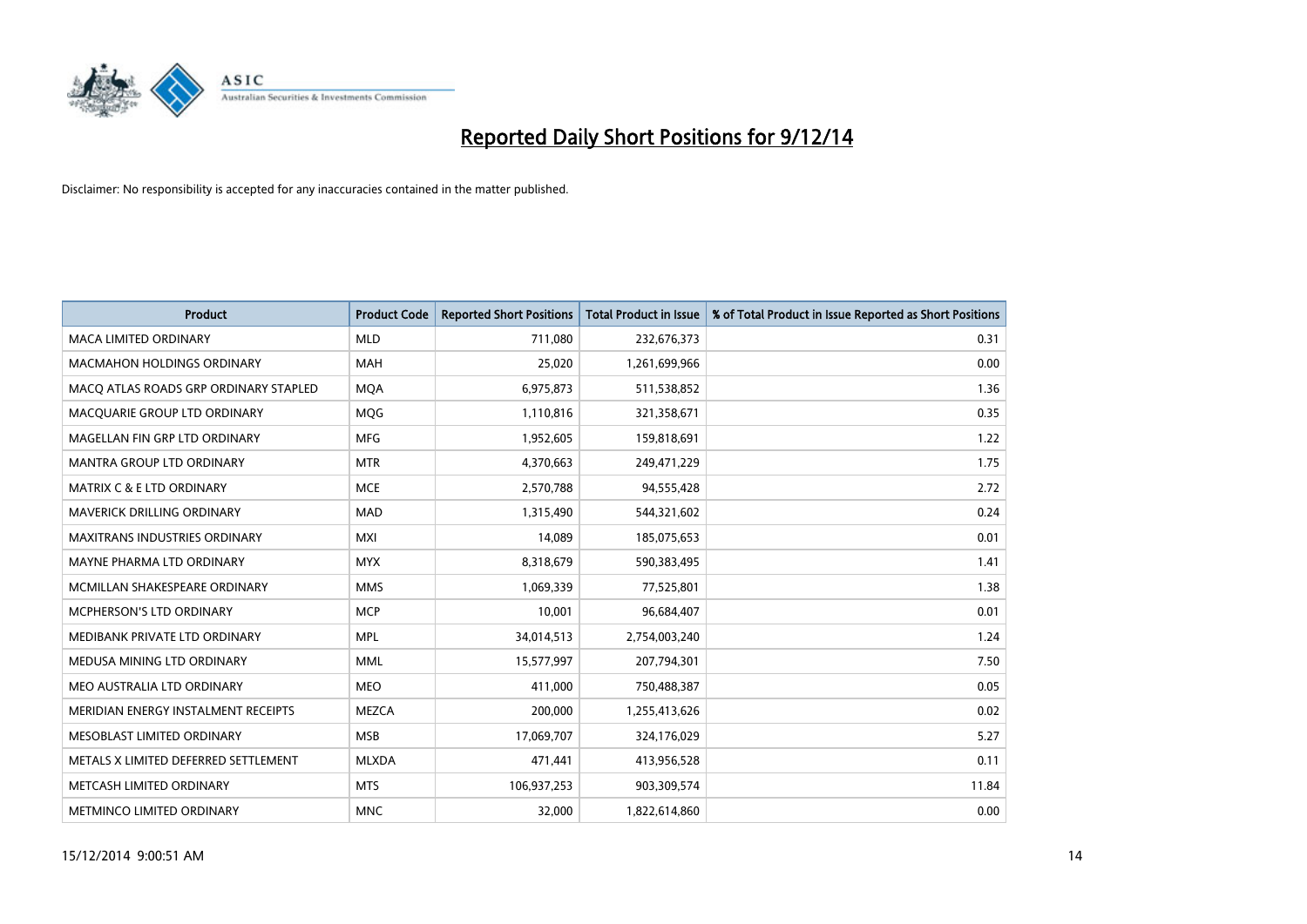

| <b>Product</b>                    | <b>Product Code</b> | <b>Reported Short Positions</b> | <b>Total Product in Issue</b> | % of Total Product in Issue Reported as Short Positions |
|-----------------------------------|---------------------|---------------------------------|-------------------------------|---------------------------------------------------------|
| MIGHTY RIVER POWER ORDINARY       | <b>MYT</b>          | 3,243,464                       | 1,400,012,517                 | 0.23                                                    |
| MINCOR RESOURCES NL ORDINARY      | <b>MCR</b>          | 88,293                          | 188,208,274                   | 0.05                                                    |
| MINERAL DEPOSITS ORDINARY         | <b>MDL</b>          | 969,632                         | 103,676,341                   | 0.94                                                    |
| MINERAL RESOURCES. ORDINARY       | <b>MIN</b>          | 17,580,311                      | 187,270,274                   | 9.39                                                    |
| MINT PAYMENTS LTD ORDINARY        | <b>MNW</b>          | 29,688                          | 470,372,395                   | 0.01                                                    |
| MIRABELA NICKEL LTD ORDINARY      | <b>MBN</b>          | 2,012,293                       | 929,710,216                   | 0.22                                                    |
| MIRVAC GROUP STAPLED SECURITIES   | <b>MGR</b>          | 14,716,852                      | 3,697,197,370                 | 0.40                                                    |
| MMAOFFSHOR ORDINARY               | <b>MRM</b>          | 14,494,006                      | 368,666,221                   | 3.93                                                    |
| MOLOPO ENERGY LTD ORDINARY        | <b>MPO</b>          | 31,118                          | 248,705,730                   | 0.01                                                    |
| MONADELPHOUS GROUP ORDINARY       | <b>MND</b>          | 7,155,722                       | 92,998,380                    | 7.69                                                    |
| MONASH IVF GROUP LTD ORDINARY     | <b>MVF</b>          | 698,750                         | 231,081,089                   | 0.30                                                    |
| MORTGAGE CHOICE LTD ORDINARY      | <b>MOC</b>          | 12,725                          | 124,216,248                   | 0.01                                                    |
| MOUNT GIBSON IRON ORDINARY        | MGX                 | 37,028,513                      | 1,090,805,085                 | 3.39                                                    |
| MULTIPLEX SITES SITES             | <b>MXUPA</b>        | 2,599                           | 4,500,000                     | 0.06                                                    |
| <b>MYER HOLDINGS LTD ORDINARY</b> | <b>MYR</b>          | 93,899,975                      | 585,689,551                   | 16.03                                                   |
| NANOSONICS LIMITED ORDINARY       | <b>NAN</b>          | 249,735                         | 264,332,826                   | 0.09                                                    |
| NATIONAL AUST. BANK ORDINARY      | <b>NAB</b>          | 37,744,123                      | 2,366,311,132                 | 1.60                                                    |
| NATIONAL STORAGE STAPLED          | <b>NSR</b>          | 1,235,958                       | 295,631,660                   | 0.42                                                    |
| NAVITAS LIMITED ORDINARY          | <b>NVT</b>          | 3,337,543                       | 376,037,813                   | 0.89                                                    |
| NEARMAP LTD ORDINARY              | <b>NEA</b>          | 1,968,846                       | 347,646,101                   | 0.57                                                    |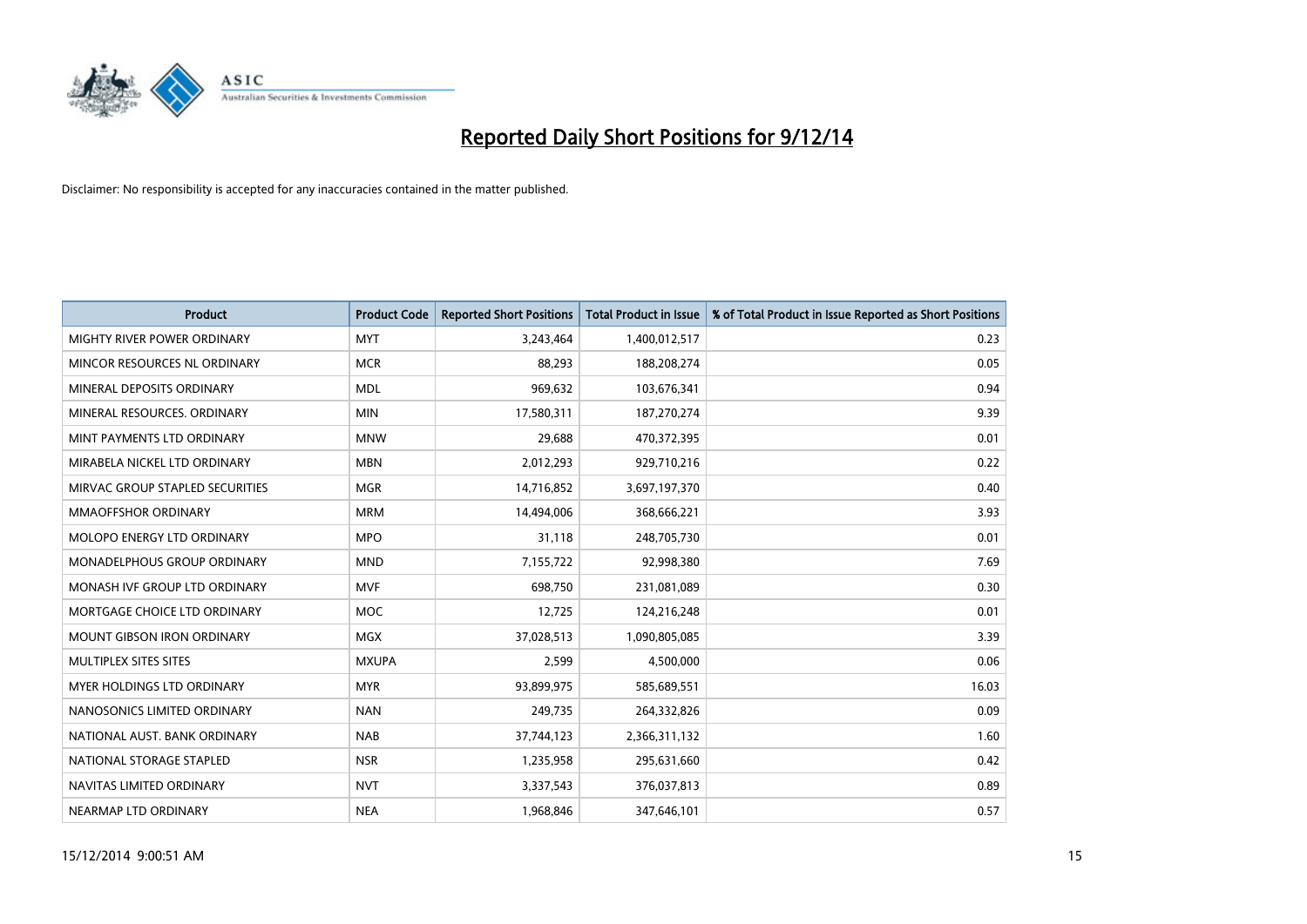

| <b>Product</b>                         | <b>Product Code</b> | <b>Reported Short Positions</b> | <b>Total Product in Issue</b> | % of Total Product in Issue Reported as Short Positions |
|----------------------------------------|---------------------|---------------------------------|-------------------------------|---------------------------------------------------------|
| NEON ENERGY LIMITED ORDINARY           | <b>NEN</b>          | 13,245                          | 553,037,848                   | 0.00                                                    |
| NEW HOPE CORPORATION ORDINARY          | <b>NHC</b>          | 1,491,334                       | 830,999,449                   | 0.18                                                    |
| NEWCREST MINING ORDINARY               | <b>NCM</b>          | 10,679,605                      | 766,510,971                   | 1.39                                                    |
| NEWS CORP A NON-VOTING CDI             | <b>NWSLV</b>        | 36,348                          | 2,852,304                     | 1.27                                                    |
| NEWS CORP B VOTING CDI                 | <b>NWS</b>          | 2,130,579                       | 37,331,492                    | 5.71                                                    |
| NEWSAT LIMITED ORDINARY                | <b>NWT</b>          | 2,975,067                       | 643,199,841                   | 0.46                                                    |
| NEXTDC LIMITED ORDINARY                | <b>NXT</b>          | 14,509,585                      | 193,154,486                   | 7.51                                                    |
| NEXUS ENERGY LIMITED ORDINARY          | <b>NXS</b>          | 83,985                          | 1,330,219,459                 | 0.01                                                    |
| NIB HOLDINGS LIMITED ORDINARY          | <b>NHF</b>          | 336,409                         | 439,004,182                   | 0.08                                                    |
| NINE ENTERTAINMENT ORDINARY            | <b>NEC</b>          | 15,668,818                      | 940,295,023                   | 1.67                                                    |
| NOBLE MINERAL RES ORDINARY             | <b>NMG</b>          | 2,365,726                       | 666,397,952                   | 0.36                                                    |
| NORTHERN IRON LTD ORDINARY             | <b>NFE</b>          | 11,392                          | 484,405,314                   | 0.00                                                    |
| NORTHERN STAR ORDINARY                 | <b>NST</b>          | 15,872,713                      | 592,256,718                   | 2.68                                                    |
| NOVION PROPERTY GRP STAPLED SECURITIES | <b>NVN</b>          | 16,065,207                      | 3,050,355,727                 | 0.53                                                    |
| NRW HOLDINGS LIMITED ORDINARY          | <b>NWH</b>          | 12,321,472                      | 278,888,011                   | 4.42                                                    |
| NUFARM LIMITED ORDINARY                | <b>NUF</b>          | 4,447,280                       | 264,858,589                   | 1.68                                                    |
| NUPLEX INDUSTRIES ORDINARY             | <b>NPX</b>          | 1,000                           | 198,125,827                   | 0.00                                                    |
| OCEANAGOLD CORP. CHESS DEPOSITARY INT  | <b>OGC</b>          | 354,605                         | 301,520,186                   | 0.12                                                    |
| OIL SEARCH LTD ORDINARY                | OSH                 | 15,532,632                      | 1,522,692,587                 | 1.02                                                    |
| OM HOLDINGS LIMITED ORDINARY           | <b>OMH</b>          | 58,082                          | 733,423,337                   | 0.01                                                    |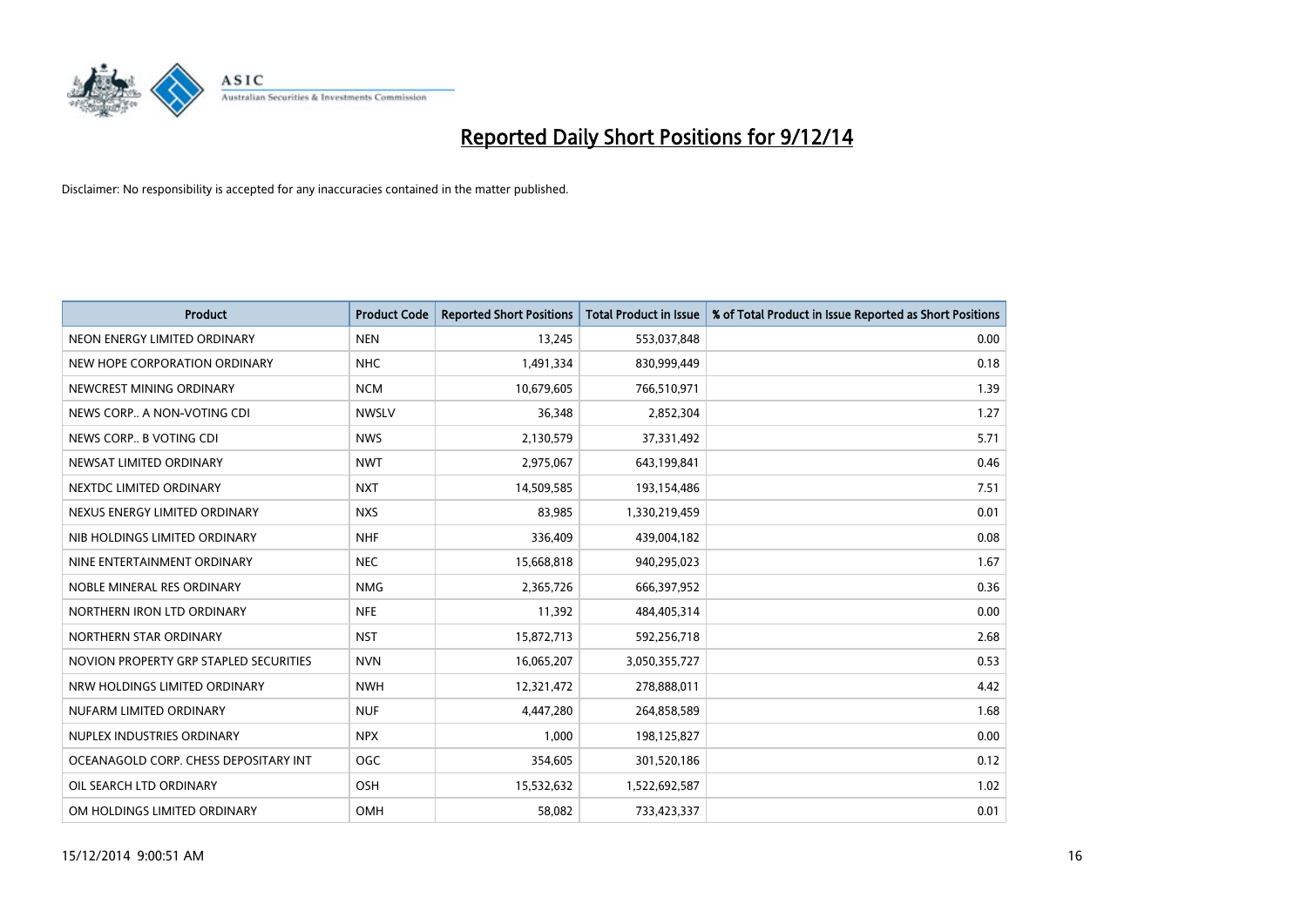

| <b>Product</b>                | <b>Product Code</b> | <b>Reported Short Positions</b> | <b>Total Product in Issue</b> | % of Total Product in Issue Reported as Short Positions |
|-------------------------------|---------------------|---------------------------------|-------------------------------|---------------------------------------------------------|
| ORICA LIMITED ORDINARY        | ORI                 | 19,425,619                      | 372,743,291                   | 5.21                                                    |
| ORIGIN ENERGY ORDINARY        | <b>ORG</b>          | 10,431,079                      | 1,106,307,961                 | 0.94                                                    |
| OROCOBRE LIMITED ORDINARY     | <b>ORE</b>          | 1,156,362                       | 132,041,911                   | 0.88                                                    |
| ORORA LIMITED ORDINARY        | <b>ORA</b>          | 1,622,832                       | 1,206,684,923                 | 0.13                                                    |
| OROTONGROUP LIMITED ORDINARY  | ORL                 | 376,390                         | 40,880,902                    | 0.92                                                    |
| OZ MINERALS ORDINARY          | <b>OZL</b>          | 3,834,426                       | 303,470,022                   | 1.26                                                    |
| OZFOREX GROUP LTD ORDINARY    | <b>OFX</b>          | 9,321,642                       | 240,000,000                   | 3.88                                                    |
| PACIFIC BRANDS ORDINARY       | <b>PBG</b>          | 63,459,502                      | 917,226,291                   | 6.92                                                    |
| PACT GROUP HLDGS LTD ORDINARY | <b>PGH</b>          | 1,367,077                       | 294,097,961                   | 0.46                                                    |
| PALADIN ENERGY LTD ORDINARY   | <b>PDN</b>          | 137,517,412                     | 1,303,148,226                 | 10.55                                                   |
| PANAUST LIMITED ORDINARY      | <b>PNA</b>          | 743,523                         | 636,599,496                   | 0.12                                                    |
| PANORAMA SYNERGY LTD ORDINARY | <b>PSY</b>          | 26,067                          | 493,403,798                   | 0.01                                                    |
| PANORAMIC RESOURCES ORDINARY  | PAN                 | 472,575                         | 322,275,824                   | 0.15                                                    |
| PANTERRA GOLD LTD ORDINARY    | PGI                 | $\mathbf{1}$                    | 846,215,609                   | 0.00                                                    |
| PAPERLINX LIMITED ORDINARY    | <b>PPX</b>          | 44,691                          | 665, 181, 261                 | 0.01                                                    |
| PATTIES FOODS LTD ORDINARY    | PFL                 | 9,001                           | 139,144,338                   | 0.01                                                    |
| PEET LIMITED ORDINARY         | <b>PPC</b>          | 52,774                          | 474,623,750                   | 0.01                                                    |
| PENINSULA ENERGY LTD ORDINARY | <b>PEN</b>          | 4,000,000                       | 3,439,682,002                 | 0.12                                                    |
| PERPETUAL LIMITED ORDINARY    | <b>PPT</b>          | 1,071,103                       | 46,574,426                    | 2.30                                                    |
| PERSEUS MINING LTD ORDINARY   | PRU                 | 21,533,258                      | 526,656,401                   | 4.09                                                    |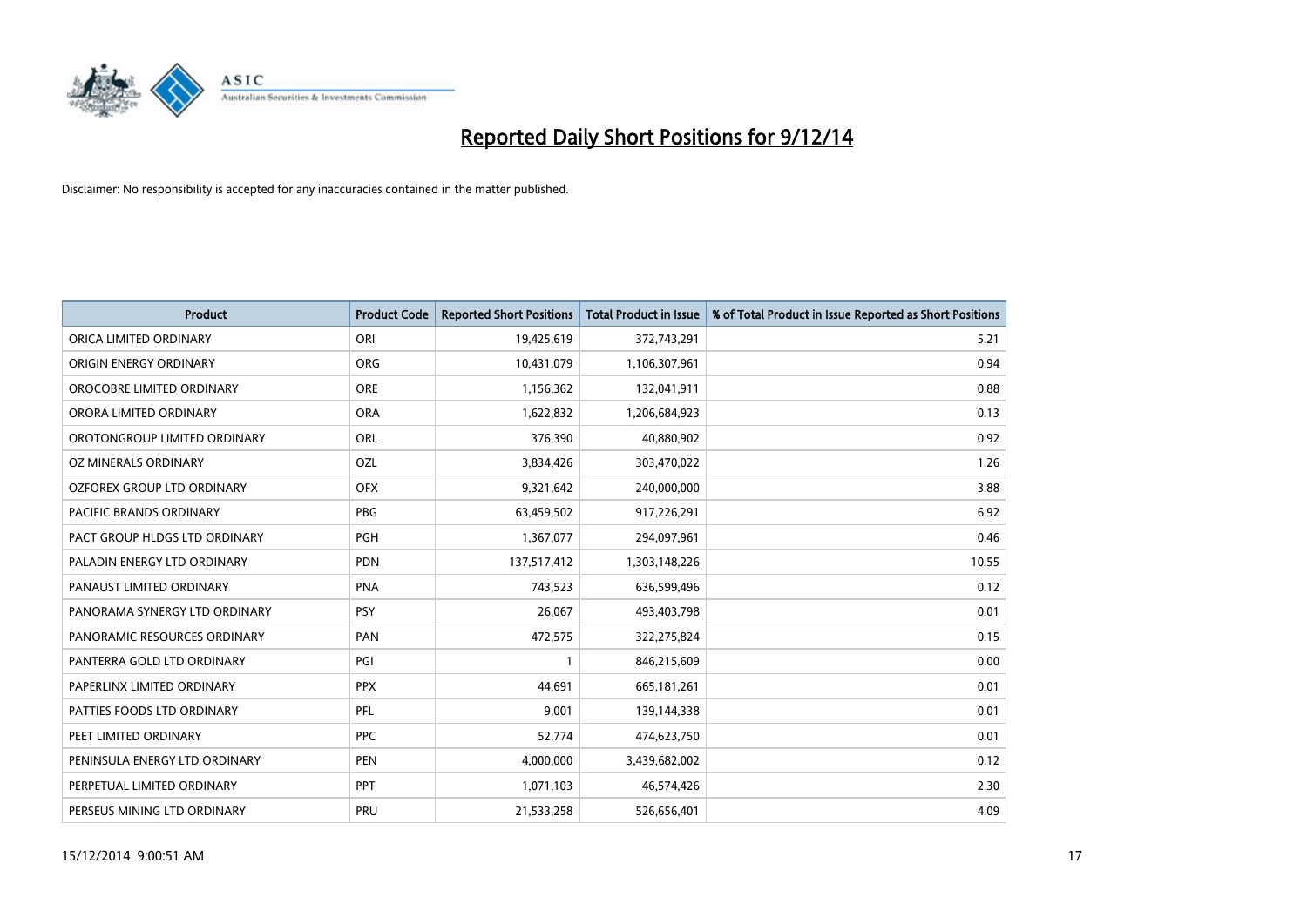

| <b>Product</b>                    | <b>Product Code</b> | <b>Reported Short Positions</b> | <b>Total Product in Issue</b> | % of Total Product in Issue Reported as Short Positions |
|-----------------------------------|---------------------|---------------------------------|-------------------------------|---------------------------------------------------------|
| PHARMAXIS LTD ORDINARY            | <b>PXS</b>          | 501,000                         | 310,265,349                   | 0.16                                                    |
| PHOSPHAGENICS LTD. ORDINARY       | <b>POH</b>          | 43,750                          | 1,261,965,957                 | 0.00                                                    |
| PLATINUM ASSET ORDINARY           | <b>PTM</b>          | 2,294,759                       | 581,137,982                   | 0.39                                                    |
| PLATINUM AUSTRALIA ORDINARY       | <b>PLA</b>          | 836,127                         | 504,968,043                   | 0.17                                                    |
| PMP LIMITED ORDINARY              | <b>PMP</b>          | 27,581                          | 323,781,124                   | 0.01                                                    |
| POSEIDON NICK LTD ORDINARY        | POS                 | 2,156,375                       | 677,461,170                   | 0.32                                                    |
| PRANA BIOTECHNOLOGY ORDINARY      | <b>PBT</b>          | 2,593,493                       | 488,936,960                   | 0.53                                                    |
| PREMIER INVESTMENTS ORDINARY      | <b>PMV</b>          | 252,031                         | 155,900,075                   | 0.16                                                    |
| PRIMA BIOMED LTD ORDINARY         | <b>PRR</b>          | 132,361                         | 1,273,181,129                 | 0.01                                                    |
| PRIMARY HEALTH CARE ORDINARY      | PRY                 | 29,356,791                      | 512,130,550                   | 5.73                                                    |
| PRIME MEDIA GRP LTD ORDINARY      | <b>PRT</b>          | 280,433                         | 366,330,303                   | 0.08                                                    |
| PROGRAMMED ORDINARY               | <b>PRG</b>          | 200,839                         | 118,651,911                   | 0.17                                                    |
| PURA VIDA ENERGY NL ORDINARY      | <b>PVD</b>          | 306,900                         | 130,130,698                   | 0.24                                                    |
| <b>QANTAS AIRWAYS ORDINARY</b>    | QAN                 | 1,990,200                       | 2,196,330,250                 | 0.09                                                    |
| OBE INSURANCE GROUP ORDINARY      | <b>OBE</b>          | 15,206,686                      | 1,364,945,301                 | 1.11                                                    |
| <b>QUBE HOLDINGS LTD ORDINARY</b> | <b>QUB</b>          | 3,763,117                       | 1,054,428,076                 | 0.36                                                    |
| RAMSAY HEALTH CARE ORDINARY       | <b>RHC</b>          | 469,978                         | 202,081,252                   | 0.23                                                    |
| RCG CORPORATION LTD ORDINARY      | <b>RCG</b>          | 317,246                         | 263,808,625                   | 0.12                                                    |
| <b>RCR TOMLINSON ORDINARY</b>     | <b>RCR</b>          | 264,389                         | 139,000,806                   | 0.19                                                    |
| <b>REA GROUP ORDINARY</b>         | <b>REA</b>          | 2,401,277                       | 131,714,699                   | 1.82                                                    |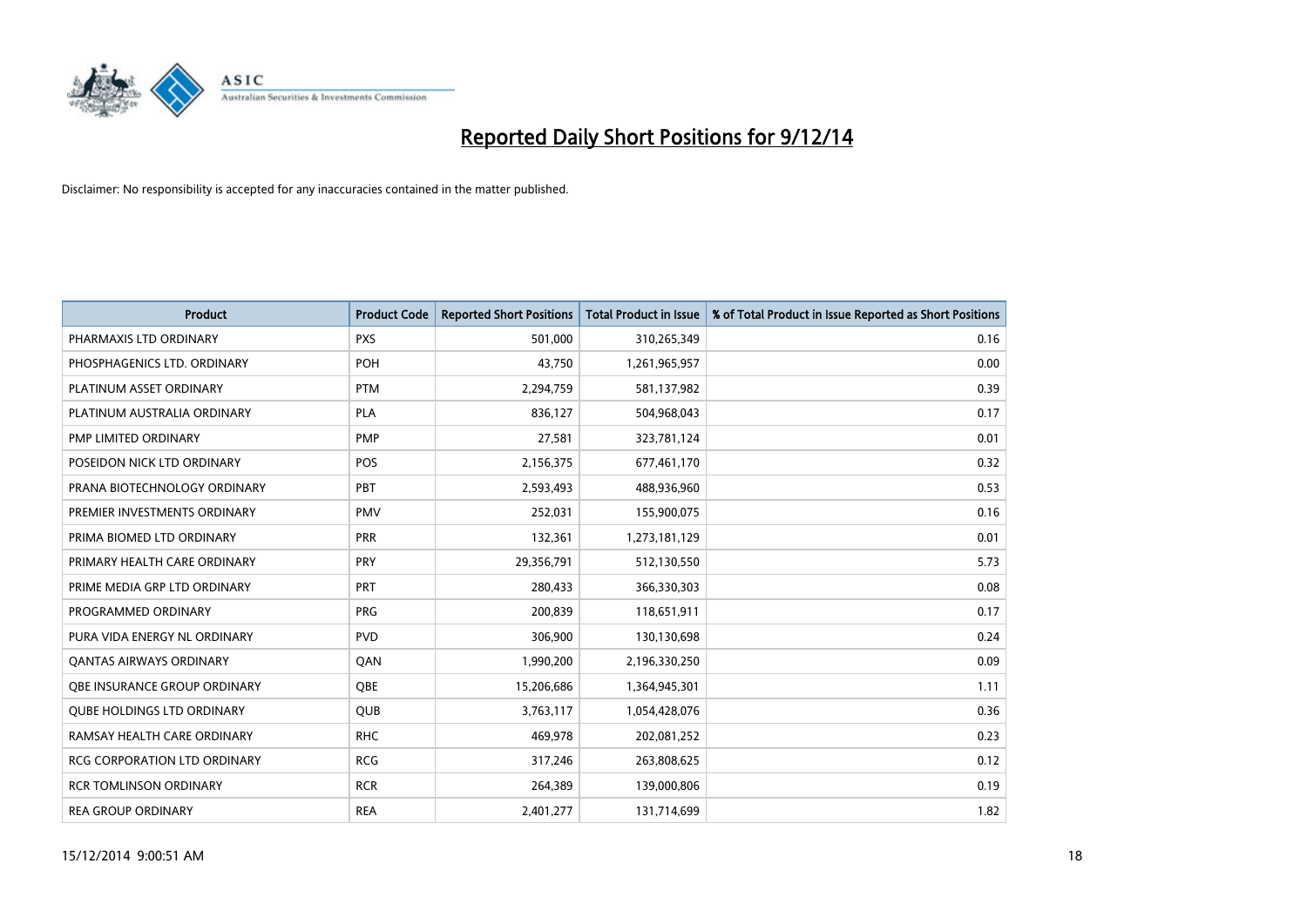

| Product                             | <b>Product Code</b> | <b>Reported Short Positions</b> | <b>Total Product in Issue</b> | % of Total Product in Issue Reported as Short Positions |
|-------------------------------------|---------------------|---------------------------------|-------------------------------|---------------------------------------------------------|
| RECALL HOLDINGS LTD ORDINARY        | <b>REC</b>          | 3,011,084                       | 313,149,677                   | 0.96                                                    |
| RECKON LIMITED ORDINARY             | <b>RKN</b>          | 1,389,242                       | 112,084,762                   | 1.24                                                    |
| <b>RED 5 LIMITED ORDINARY</b>       | <b>RED</b>          | 174,740                         | 759,451,008                   | 0.02                                                    |
| <b>RED FORK ENERGY ORDINARY</b>     | <b>RFE</b>          | 6,811                           | 501,051,719                   | 0.00                                                    |
| REDBANK ENERGY LTD ORDINARY         | <b>AEI</b>          | 13                              | 786,287                       | 0.00                                                    |
| REED RESOURCES LTD ORDINARY         | <b>RDR</b>          | 2,000                           | 499,453,895                   | 0.00                                                    |
| REGIONAL EXPRESS ORDINARY           | <b>REX</b>          | 48,274                          | 110,154,375                   | 0.04                                                    |
| REGIS HEALTHCARE LTD ORDINARY       | <b>REG</b>          | 1,884,993                       | 300, 345, 797                 | 0.63                                                    |
| <b>REGIS RESOURCES ORDINARY</b>     | <b>RRL</b>          | 48,098,233                      | 499,781,595                   | 9.62                                                    |
| RESMED INC CDI 10:1                 | <b>RMD</b>          | 39,436,217                      | 1,397,522,030                 | 2.82                                                    |
| RESOLUTE MINING ORDINARY            | <b>RSG</b>          | 21,865,717                      | 641,189,223                   | 3.41                                                    |
| <b>RESOURCE GENERATION ORDINARY</b> | <b>RES</b>          | 1,220                           | 581,380,338                   | 0.00                                                    |
| RETAIL FOOD GROUP ORDINARY          | <b>RFG</b>          | 1,753,177                       | 156,262,707                   | 1.12                                                    |
| REX MINERALS LIMITED ORDINARY       | <b>RXM</b>          | 1,016,280                       | 220,519,784                   | 0.46                                                    |
| <b>RHIPE LTD ORDINARY</b>           | <b>RHP</b>          | 300,000                         | 121,530,351                   | 0.25                                                    |
| RIO TINTO LIMITED ORDINARY          | <b>RIO</b>          | 4,128,933                       | 435,758,720                   | 0.95                                                    |
| ROC OIL COMPANY ORDINARY            | <b>ROC</b>          | 338,957                         | 687,618,400                   | 0.05                                                    |
| ROX RESOURCES ORDINARY              | <b>RXL</b>          | 5,523,255                       | 849,673,095                   | 0.65                                                    |
| ROYAL WOLF HOLDINGS ORDINARY        | <b>RWH</b>          | 187,713                         | 100,387,052                   | 0.19                                                    |
| RXP SERVICES LTD ORDINARY           | <b>RXP</b>          | 40,000                          | 136,080,420                   | 0.03                                                    |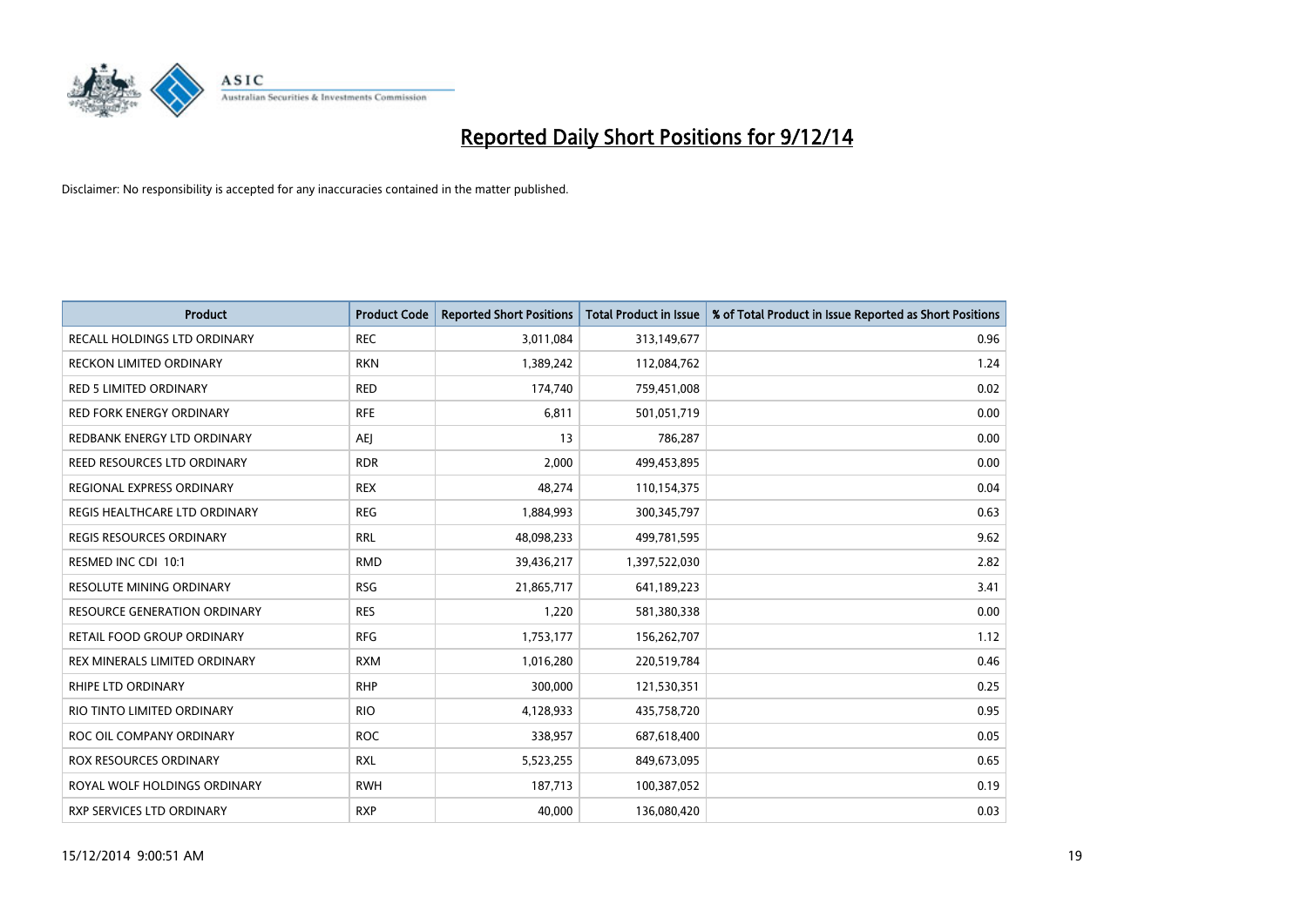

| <b>Product</b>                        | <b>Product Code</b> | <b>Reported Short Positions</b> | <b>Total Product in Issue</b> | % of Total Product in Issue Reported as Short Positions |
|---------------------------------------|---------------------|---------------------------------|-------------------------------|---------------------------------------------------------|
| SAI GLOBAL LIMITED ORDINARY           | SAI                 | 651,266                         | 211,761,727                   | 0.31                                                    |
| SALMAT LIMITED ORDINARY               | <b>SLM</b>          | 100,534                         | 159,812,799                   | 0.06                                                    |
| SAMSON OIL & GAS LTD ORDINARY         | SSN                 | 14,403,700                      | 2,837,782,022                 | 0.51                                                    |
| SANDFIRE RESOURCES ORDINARY           | <b>SFR</b>          | 3,090,647                       | 155,950,968                   | 1.98                                                    |
| SANTOS LTD ORDINARY                   | <b>STO</b>          | 5,741,807                       | 982,274,975                   | 0.58                                                    |
| SARACEN MINERAL ORDINARY              | SAR                 | 12,759,372                      | 792,784,738                   | 1.61                                                    |
| SCA PROPERTY GROUP STAPLED SECURITIES | <b>SCP</b>          | 9,339,263                       | 648,628,320                   | 1.44                                                    |
| <b>SCENTRE GRP STAPLED</b>            | SCG                 | 16,561,931                      | 5,324,296,678                 | 0.31                                                    |
| SEDGMAN LIMITED ORDINARY              | <b>SDM</b>          | 1,128,550                       | 227,059,277                   | 0.50                                                    |
| SEEK LIMITED ORDINARY                 | <b>SEK</b>          | 9,507,745                       | 342,335,122                   | 2.78                                                    |
| SELECT HARVESTS ORDINARY              | SHV                 | 257,903                         | 70,940,874                    | 0.36                                                    |
| SENEX ENERGY LIMITED ORDINARY         | <b>SXY</b>          | 43,624,579                      | 1,149,657,377                 | 3.79                                                    |
| SERVICE STREAM ORDINARY               | SSM                 | 30                              | 386,389,873                   | 0.00                                                    |
| SEVEN GROUP HOLDINGS ORDINARY         | <b>SVW</b>          | 4,385,335                       | 299,199,240                   | 1.47                                                    |
| SEVEN WEST MEDIA LTD ORDINARY         | <b>SWM</b>          | 12,980,529                      | 999,160,872                   | 1.30                                                    |
| SEYMOUR WHYTE LTD ORDINARY            | SWL                 | 56,371                          | 87,647,595                    | 0.06                                                    |
| SG FLEET GROUP LTD ORDINARY           | SGF                 | 44,193                          | 242,691,826                   | 0.02                                                    |
| SHINE CORPORATE ORDINARY              | SHJ                 | 22,253                          | 172,400,081                   | 0.01                                                    |
| SIGMA PHARMACEUTICAL ORDINARY         | <b>SIP</b>          | 11,360,128                      | 1,108,086,575                 | 1.03                                                    |
| <b>SILEX SYSTEMS ORDINARY</b>         | <b>SLX</b>          | 6,660,798                       | 170,467,339                   | 3.91                                                    |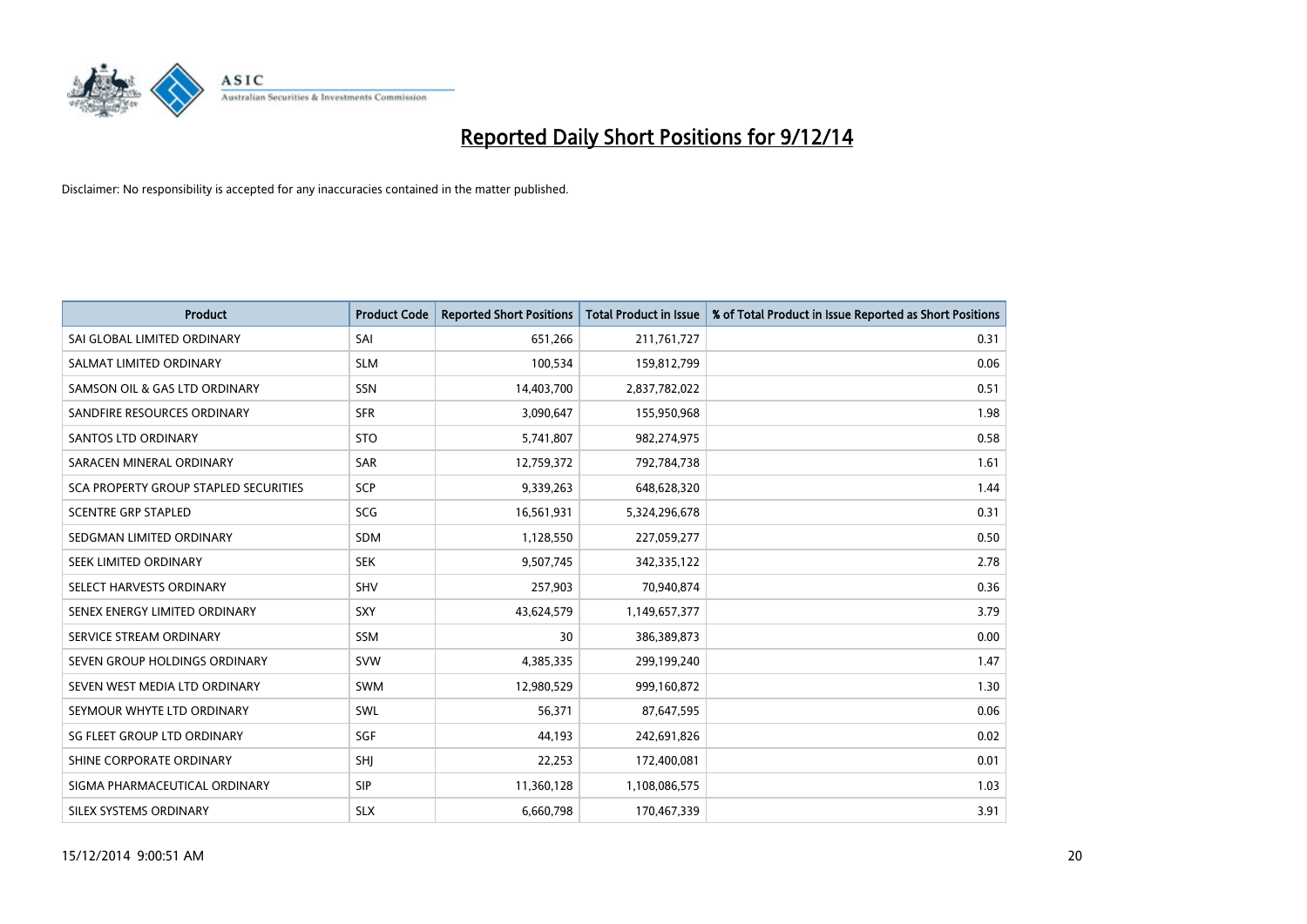

| <b>Product</b>                           | <b>Product Code</b> | <b>Reported Short Positions</b> | <b>Total Product in Issue</b> | % of Total Product in Issue Reported as Short Positions |
|------------------------------------------|---------------------|---------------------------------|-------------------------------|---------------------------------------------------------|
| SILVER CHEF LIMITED ORDINARY             | SIV                 | 15,464                          | 29,640,865                    | 0.05                                                    |
| SILVER LAKE RESOURCE ORDINARY            | <b>SLR</b>          | 26,306,081                      | 503,233,971                   | 5.23                                                    |
| SIMS METAL MGMT LTD ORDINARY             | SGM                 | 18,018,796                      | 204,691,883                   | 8.80                                                    |
| SINGAPORE TELECOMM. CHESS DEPOSITARY INT | SGT                 | 1,353,911                       | 124,214,351                   | 1.09                                                    |
| SINO GAS ENERGY ORDINARY                 | <b>SEH</b>          | 10,489,610                      | 1,542,672,358                 | 0.68                                                    |
| SIRIUS RESOURCES NL ORDINARY             | <b>SIR</b>          | 11,813,341                      | 341,438,269                   | 3.46                                                    |
| SIRTEX MEDICAL ORDINARY                  | <b>SRX</b>          | 196,746                         | 56,530,231                    | 0.35                                                    |
| SKILLED GROUP LTD ORDINARY               | <b>SKE</b>          | 2,557,632                       | 235,753,791                   | 1.08                                                    |
| <b>SKY NETWORK ORDINARY</b>              | <b>SKT</b>          | 11,483,175                      | 389,139,785                   | 2.95                                                    |
| SKYCITY ENT GRP LTD ORDINARY             | <b>SKC</b>          | 6,486,071                       | 587,472,741                   | 1.10                                                    |
| <b>SLATER &amp; GORDON ORDINARY</b>      | SGH                 | 4,550,787                       | 208,695,621                   | 2.18                                                    |
| SMS MANAGEMENT, ORDINARY                 | SMX                 | 1,225,957                       | 69,394,537                    | 1.77                                                    |
| SONIC HEALTHCARE ORDINARY                | SHL                 | 2,587,400                       | 401,194,056                   | 0.64                                                    |
| SOUL PATTINSON (W.H) ORDINARY            | SOL                 | 48,464                          | 239,395,320                   | 0.02                                                    |
| SPARK INFRASTRUCTURE STAPLED US PROHIBT. | SKI                 | 17,098,925                      | 1,466,360,128                 | 1.17                                                    |
| SPARK NEW ZEALAND ORDINARY               | <b>SPK</b>          | 12,112,139                      | 1,834,767,958                 | 0.66                                                    |
| SPDR 200 FUND ETF UNITS                  | <b>STW</b>          | 4,842                           | 47,446,865                    | 0.01                                                    |
| SPECIALTY FASHION ORDINARY               | <b>SFH</b>          | 31,090                          | 192,236,121                   | 0.02                                                    |
| SPOTLESS GRP HLD LTD ORDINARY            | <b>SPO</b>          | 25,710,314                      | 1,098,290,178                 | 2.34                                                    |
| ST BARBARA LIMITED ORDINARY              | <b>SBM</b>          | 9,043,026                       | 494,269,192                   | 1.83                                                    |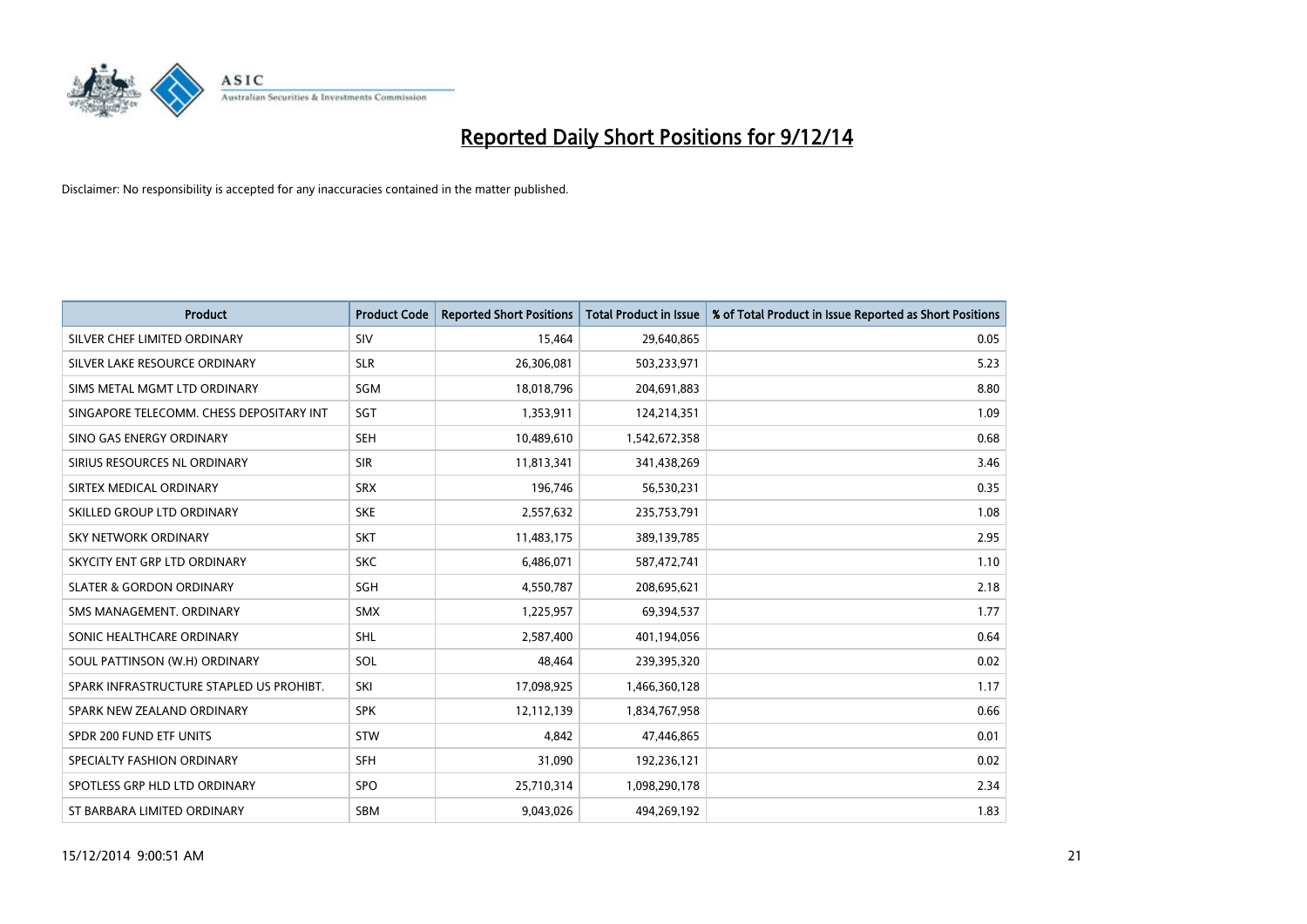

| <b>Product</b>                   | <b>Product Code</b> | <b>Reported Short Positions</b> | <b>Total Product in Issue</b> | % of Total Product in Issue Reported as Short Positions |
|----------------------------------|---------------------|---------------------------------|-------------------------------|---------------------------------------------------------|
| STARPHARMA HOLDINGS ORDINARY     | <b>SPL</b>          | 4,838,980                       | 319,058,325                   | 1.52                                                    |
| STEADFAST GROUP LTD ORDINARY     | <b>SDF</b>          | 19,243,205                      | 503,352,992                   | 3.82                                                    |
| STHN CROSS MEDIA ORDINARY        | <b>SXL</b>          | 32,092,976                      | 731,319,622                   | 4.39                                                    |
| STOCKLAND UNITS/ORD STAPLED      | SGP                 | 8,479,495                       | 2,348,746,744                 | 0.36                                                    |
| STRAITS RES LTD. ORDINARY        | SRO                 | 20,370                          | 1,217,730,293                 | 0.00                                                    |
| STW COMMUNICATIONS ORDINARY      | SGN                 | 4,242,570                       | 409,699,000                   | 1.04                                                    |
| SUNCORP GROUP LTD ORDINARY       | <b>SUN</b>          | 4,307,195                       | 1,286,600,980                 | 0.33                                                    |
| SUNDANCE ENERGY ORDINARY         | <b>SEA</b>          | 3,517,292                       | 549,207,339                   | 0.64                                                    |
| SUNDANCE RESOURCES ORDINARY      | <b>SDL</b>          | 42,198,397                      | 3,082,028,456                 | 1.37                                                    |
| SUNLAND GROUP LTD ORDINARY       | <b>SDG</b>          | 112,926                         | 181,710,087                   | 0.06                                                    |
| SUPER RET REP LTD ORDINARY       | SUL                 | 17,512,464                      | 197,030,571                   | 8.89                                                    |
| SWICK MINING ORDINARY            | <b>SWK</b>          | 35,000                          | 217,643,703                   | 0.02                                                    |
| SYD AIRPORT STAPLED US PROHIBIT. | <b>SYD</b>          | 34,022,723                      | 2,216,216,041                 | 1.54                                                    |
| SYRAH RESOURCES ORDINARY         | <b>SYR</b>          | 1,269,364                       | 164,135,076                   | 0.77                                                    |
| TABCORP HOLDINGS LTD ORDINARY    | <b>TAH</b>          | 12,136,936                      | 765,652,364                   | 1.59                                                    |
| TAP OIL LIMITED ORDINARY         | <b>TAP</b>          | 301,446                         | 243,186,639                   | 0.12                                                    |
| TASSAL GROUP LIMITED ORDINARY    | <b>TGR</b>          | 133,478                         | 146,897,115                   | 0.09                                                    |
| TATTS GROUP LTD ORDINARY         | <b>TTS</b>          | 26,358,560                      | 1,445,759,948                 | 1.82                                                    |
| <b>TECHNOLOGY ONE ORDINARY</b>   | <b>TNE</b>          | 3,517,204                       | 309,074,455                   | 1.14                                                    |
| TELSTRA CORPORATION. ORDINARY    | <b>TLS</b>          | 40,593,640                      | 12,225,655,836                | 0.33                                                    |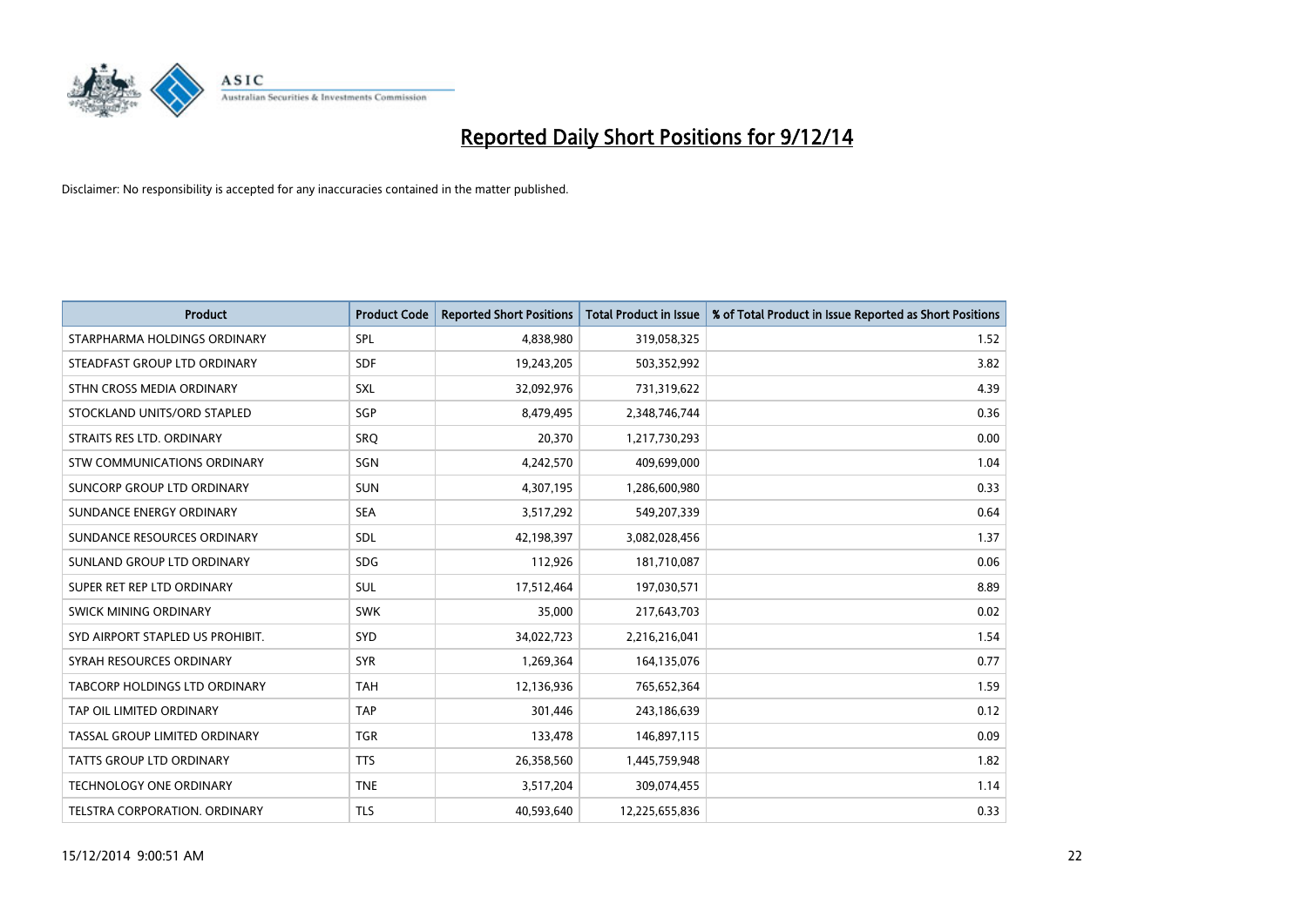

| <b>Product</b>                       | <b>Product Code</b> | <b>Reported Short Positions</b> | <b>Total Product in Issue</b> | % of Total Product in Issue Reported as Short Positions |
|--------------------------------------|---------------------|---------------------------------|-------------------------------|---------------------------------------------------------|
| TEN NETWORK HOLDINGS ORDINARY        | <b>TEN</b>          | 110,306,245                     | 2,630,984,596                 | 4.19                                                    |
| TERANGA GOLD CORP CDI 1:1            | TGZ                 | 1,375                           | 72,850,029                    | 0.00                                                    |
| TFS CORPORATION LTD ORDINARY         | <b>TFC</b>          | 7,120,625                       | 326,983,445                   | 2.18                                                    |
| THE REJECT SHOP ORDINARY             | <b>TRS</b>          | 1,727,113                       | 28,844,648                    | 5.99                                                    |
| THINK CHILDCARE EDU ORDINARY         | <b>TNK</b>          | 434,988                         | 39,600,000                    | 1.10                                                    |
| THORN GROUP LIMITED ORDINARY         | <b>TGA</b>          | 39,978                          | 150,634,985                   | 0.03                                                    |
| TIGER RESOURCES ORDINARY             | <b>TGS</b>          | 4,385,882                       | 1,143,541,406                 | 0.38                                                    |
| TOLL HOLDINGS LTD ORDINARY           | <b>TOL</b>          | 26,035,046                      | 717,437,878                   | 3.63                                                    |
| TORO ENERGY LIMITED ORDINARY         | <b>TOE</b>          | 33,202                          | 1,568,545,041                 | 0.00                                                    |
| TOX FREE SOLUTIONS ORDINARY          | <b>TOX</b>          | 397,566                         | 133,752,359                   | 0.30                                                    |
| TPG TELECOM LIMITED ORDINARY         | <b>TPM</b>          | 10,486,817                      | 793,808,141                   | 1.32                                                    |
| <b>TRADE ME GROUP ORDINARY</b>       | <b>TME</b>          | 3,844,100                       | 396,830,595                   | 0.97                                                    |
| TRANSFIELD SERVICES ORDINARY         | <b>TSE</b>          | 2,971,303                       | 512,457,716                   | 0.58                                                    |
| TRANSPACIFIC INDUST, ORDINARY        | <b>TPI</b>          | 26,166,473                      | 1,579,648,778                 | 1.66                                                    |
| TRANSURBAN GROUP TRIPLE STAPLED SEC. | <b>TCL</b>          | 21,360,448                      | 1,906,390,878                 | 1.12                                                    |
| TREASURY GROUP ORDINARY              | <b>TRG</b>          | 87,410                          | 23,697,498                    | 0.37                                                    |
| TREASURY WINE ESTATE ORDINARY        | <b>TWE</b>          | 10,434,639                      | 651,261,403                   | 1.60                                                    |
| TRITON MIN LTD ORDINARY              | <b>TON</b>          | 90,145                          | 310,101,731                   | 0.03                                                    |
| TROY RESOURCES LTD ORDINARY          | <b>TRY</b>          | 6,887,785                       | 195,265,161                   | 3.53                                                    |
| UGL LIMITED ORDINARY                 | UGL                 | 17,594,018                      | 166,511,240                   | 10.57                                                   |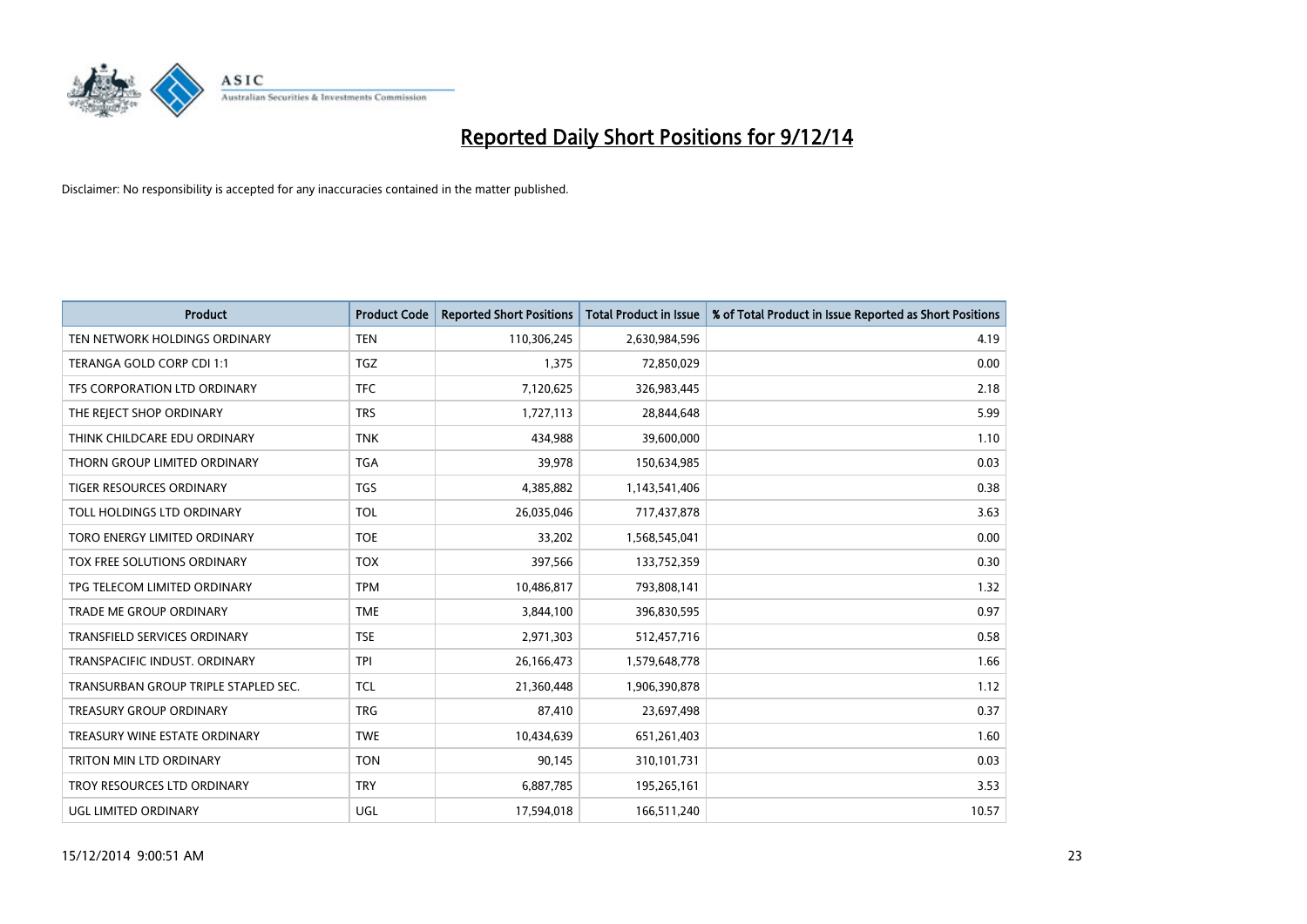

| <b>Product</b>                       | <b>Product Code</b> | <b>Reported Short Positions</b> | <b>Total Product in Issue</b> | % of Total Product in Issue Reported as Short Positions |
|--------------------------------------|---------------------|---------------------------------|-------------------------------|---------------------------------------------------------|
| UNILIFE CORPORATION CDI 6:1          | <b>UNS</b>          | 120,000                         | 275,193,858                   | 0.04                                                    |
| UNITY MINING LTD ORDINARY            | <b>UML</b>          | 319,871                         | 1,133,122,711                 | 0.03                                                    |
| UXC LIMITED ORDINARY                 | <b>UXC</b>          | 2,709,748                       | 331,468,991                   | 0.82                                                    |
| <b>VEDA GROUP LTD ORDINARY</b>       | <b>VED</b>          | 12,770,653                      | 842,055,406                   | 1.52                                                    |
| <b>VENTURE MINERALS ORDINARY</b>     | <b>VMS</b>          | 238,000                         | 287,320,170                   | 0.08                                                    |
| <b>VILLAGE ROADSHOW LTD ORDINARY</b> | <b>VRL</b>          | 984,606                         | 159,509,459                   | 0.62                                                    |
| <b>VIRGIN AUS HLDG LTD ORDINARY</b>  | <b>VAH</b>          | 42,706,441                      | 3,524,912,131                 | 1.21                                                    |
| <b>VIRTUS HEALTH LTD ORDINARY</b>    | <b>VRT</b>          | 5,042,395                       | 79,885,938                    | 6.31                                                    |
| VISION EYE INSTITUTE ORDINARY        | <b>VEI</b>          | 1,586,666                       | 178,737,431                   | 0.89                                                    |
| <b>VOCATION LTD ORDINARY</b>         | <b>VET</b>          | 9,870,558                       | 230,000,000                   | 4.29                                                    |
| <b>VOCUS COMMS LTD ORDINARY</b>      | <b>VOC</b>          | 250,445                         | 104,824,684                   | 0.24                                                    |
| WAM CAPITAL LIMITED ORDINARY         | <b>WAM</b>          | 171                             | 345,405,201                   | 0.00                                                    |
| WARRNAMBOOL CHEESE ORDINARY          | <b>WCB</b>          | 19                              | 56,098,797                    | 0.00                                                    |
| <b>WATPAC LIMITED ORDINARY</b>       | <b>WTP</b>          | 2,220,141                       | 189,258,397                   | 1.17                                                    |
| <b>WDS LIMITED ORDINARY</b>          | <b>WDS</b>          | 618,940                         | 144,740,614                   | 0.43                                                    |
| WEBIET LIMITED ORDINARY              | <b>WEB</b>          | 620,866                         | 79,397,959                    | 0.78                                                    |
| WESFARMERS LIMITED ORDINARY          | <b>WES</b>          | 6,181,821                       | 1,123,752,517                 | 0.55                                                    |
| <b>WESTERN AREAS LTD ORDINARY</b>    | <b>WSA</b>          | 17,901,959                      | 232,580,131                   | 7.70                                                    |
| WESTERN DESERT RES. ORDINARY         | <b>WDR</b>          | 2,490,070                       | 620,049,919                   | 0.40                                                    |
| WESTERN DESERT RES. RIGHTS 31-MAR-14 | <b>WDRR</b>         | 17,835                          | 120,009,662                   | 0.01                                                    |